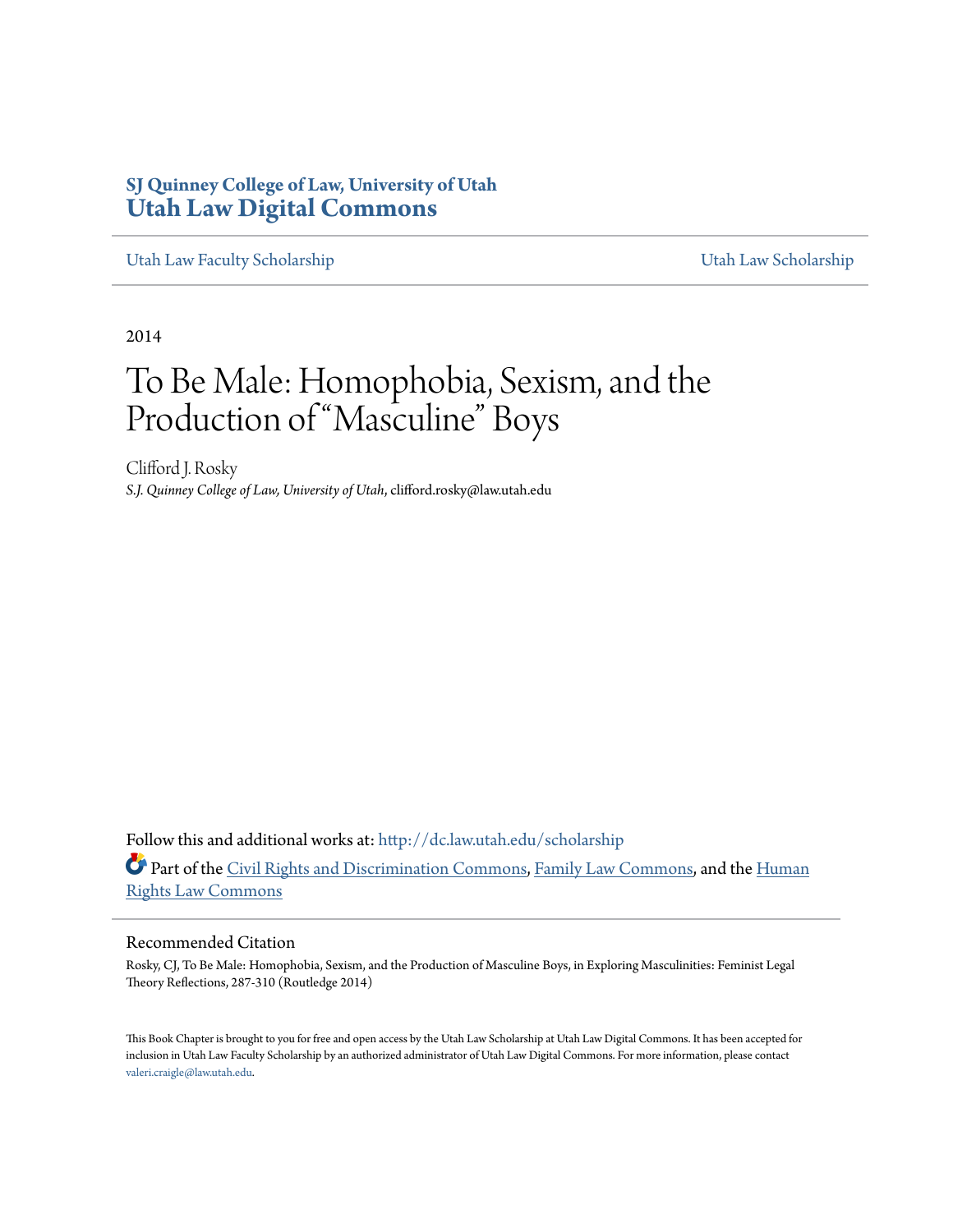#### **To Be Male: Homophobia, Sexism, and the Production of "Masculine" Boys**

#### **Clifford J. Rosky**

 

This chapter is about the relationship between homophobia and sexism in family law. By conducting an empirical analysis of custody and visitation cases, it shows that stereotypes about the children of lesbian and gay parents are both sexist and homophobic. In some cases, the relationship between homophobia and sexism becomes especially obvious, when stereotypes explicitly conflate the sexual orientation, gender identity, and gender roles of children and parents. By looking more closely, however, we can find more subtle evidence of this relationship in a much wider range of cases, wherever stereotypes of the children of lesbian and gay parents appear.

In masculinities studies, the relationship between homophobia and sexism is most often theorized in terms of "hegemonic masculinity," the dominant concept of masculinity within particular cultures (Connell and Messerschmidt 2005). Among others, Michael Kimmel has observed that hegemonic masculinity is principally defined in negative terms, as that which is neither "female" nor "homosexual" (Kimmel 1997, Pleck 1980). In this field, masculinity is portrayed as a confluence of sexism and homophobia—a collection of essentialist distinctions between "male" and "female," on the one hand, and "straight" and "gay," on the other hand. In this respect, masculinities studies follows a long line of feminist and queer theorists who have observed connections between sexism and homophobia (Valdes 1995, Koppelman 1994, Sedgwick 1993, Law 1988, MacKinnon 1983).

In most legal disputes over lesbian and gay parenthood, however, the relationship between sexism and homophobia has been ignored. Opponents of lesbian and gay parenthood have claimed that "children" should not be exposed to the "homosexual lifestyle," and they have urged people to choose between homosexuality and parenthood; advocates have called such claims "homophobic" and "heterosexist," and they have urged legislatures and courts to reject them. In both camps, the terms of the debate have remained neutral with regard to sex: Fathers have been lumped together with mothers; sons have been lumped together with daughters. As a result, the influence of sexism on legal disputes over lesbian and gay parenthood has been left unexplored.

For the most part, the U.S. legal scholarship on lesbian and gay parenthood reflects a similar framework. If sexism has had any influence in disputes over lesbian and gay parenthood, legal scholars have apparently overlooked it. Over the past several decades, lawyers and law professors have written dozens of articles about homosexuality and parenthood, in which they have generally argued for pro-gay reforms to family law. In most of these articles, lesbian mothers and gay fathers have been considered together, and the legal problems that they face have not been distinguished (Harding 2010: 8). While several scholars have written articles specifically about lesbian mothers (Dalton 2003, Velte 2001, Robson 2000, Boyd 1998, Polikoff 1996, Peltz 1995, Ronner 1995, Robson 1994, Robson 1992, Sella 1991, Polikoff, 1990, Polikoff 1986, Hunter & Polikoff 1976), only a few have written specifically about gay fathers (Spitko 2005, Hollandsworth 1995, Rush 1993), and almost none have separately theorized the obstacles confronted by these two groups of parents.<sup>1</sup>

<sup>&</sup>lt;sup>1</sup> The tendency of legal scholars to lump together lesbian mothers and gay fathers is nicely captured by the following title: "Lesbian (and Gay) Custody Claims: What Difference Does Difference Make?" (Boyd 1998). The title refers to the difference between queer and heterosexual parents. Although the article is primarily based on cases involving lesbian mothers, the author does not distinguish cases involving gay fathers.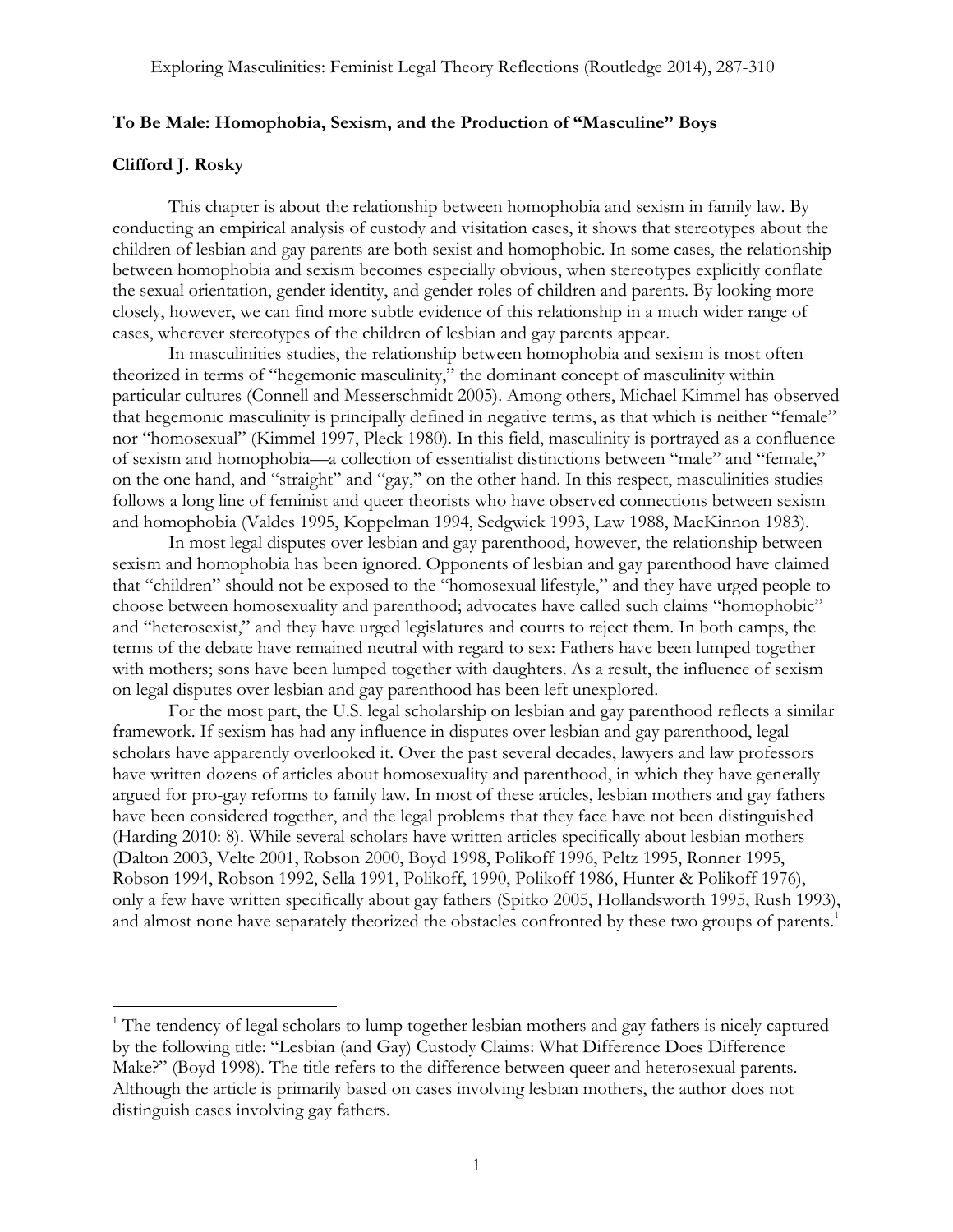In this body of scholarship, moreover, no one seems to have considered the influence of the child's sex on disputes over lesbian and gay parenthood.<sup>2</sup>

This chapter argues that sexism influences the expression of homophobic stereotypes about the children of lesbian and gay parents. On a general level, it challenges a paradigm that seems to ignore the influence of sexism, or pretend that sexism has no influence at all; on a specific level, it focuses on the influence of maleness—on fathers and sons—a subject that has generally been neglected by lesbian, feminist, and family law scholars. By conducting a comparative analysis of reported family law opinions, the chapter shows that the children of lesbian and gay parents are subjected to stereotypes in custody and visitation cases that are both sexist and homophobic influenced by both the parent's sex and the child's sex. By taking account of the complex relationship between homophobia and sexism, the chapter aims to develop a more compelling case for lesbian and gay families—a case that vindicates the developmental interests of children, in addition to the parental interests of lesbians and gay men.

The argument proceeds in two parts. The first part is based on my analysis of a collection of almost 200 family law opinions, which represents every custody and visitation case involving a gay, lesbian, or bisexual parent and a heterosexual parent reported in the United States since the 1950s. The part begins with a description of my methodology for collecting and analyzing these cases, and a brief consideration of how legal and social norms have developed in this field during the relevant time period. Next, it lays out the focus of my analysis—the stereotype that children raised by lesbian and gay parents are likely to develop homosexual fantasies, engage in homosexual behavior, and identify as gay, lesbian, or bisexual.

By comparing how often this stereotype appears in cases involving fathers, mothers, sons, and daughters, I illustrate that homophobia is influenced by sexism in both obvious and subtle ways. In general, this stereotype is influenced by the child's sex: It is applied more often to sons than daughters. In particular, however, the stereotype is influenced by the relationship between the child's sex and the parent's sex: It is applied most often to sons raised by gay fathers, slightly less often to sons and daughters raised by lesbian mothers, and almost never to daughters raised by gay fathers. By drawing upon relevant literature on homophobia, sexism, and the psychology of child development, and taking a closer look at each group of cases, I reveal the underlying assumptions about childhood sexual and gender development that have produced this hierarchy of sexual development concerns. A close reading of this pattern of stereotypes betrays hetero-patriarchal assumptions about the need to secure the role of "masculine" fathers in the development of "masculine" boys.

In responding to these stereotypes, the US legal academy has cited a large body of empirical studies claiming that children raised by lesbian and gay parents are "no different" than children raised by heterosexual parents. As I explain in the second part of this chapter, however, the reliability of these claims has not withstood independent review. In 2001, two sociologists published a comprehensive meta-analysis of the best-designed studies, in which they found that researchers had overlooked significant differences in the sexual and gender development of children raised by lesbian and gay parents.

<sup>2</sup> In her recent book, *Regulating Sexuality*, Rosie Harding briefly considers the influence of the child's sex on similar stereotypes that appear in a related context. Based on a series of in-depth interviews, she shows that counselors who serve lesbian and gay parents in assisted reproduction clinics have applied different stereotypes about boys and girls raised by lesbian mothers and gay fathers (2010: 132-134).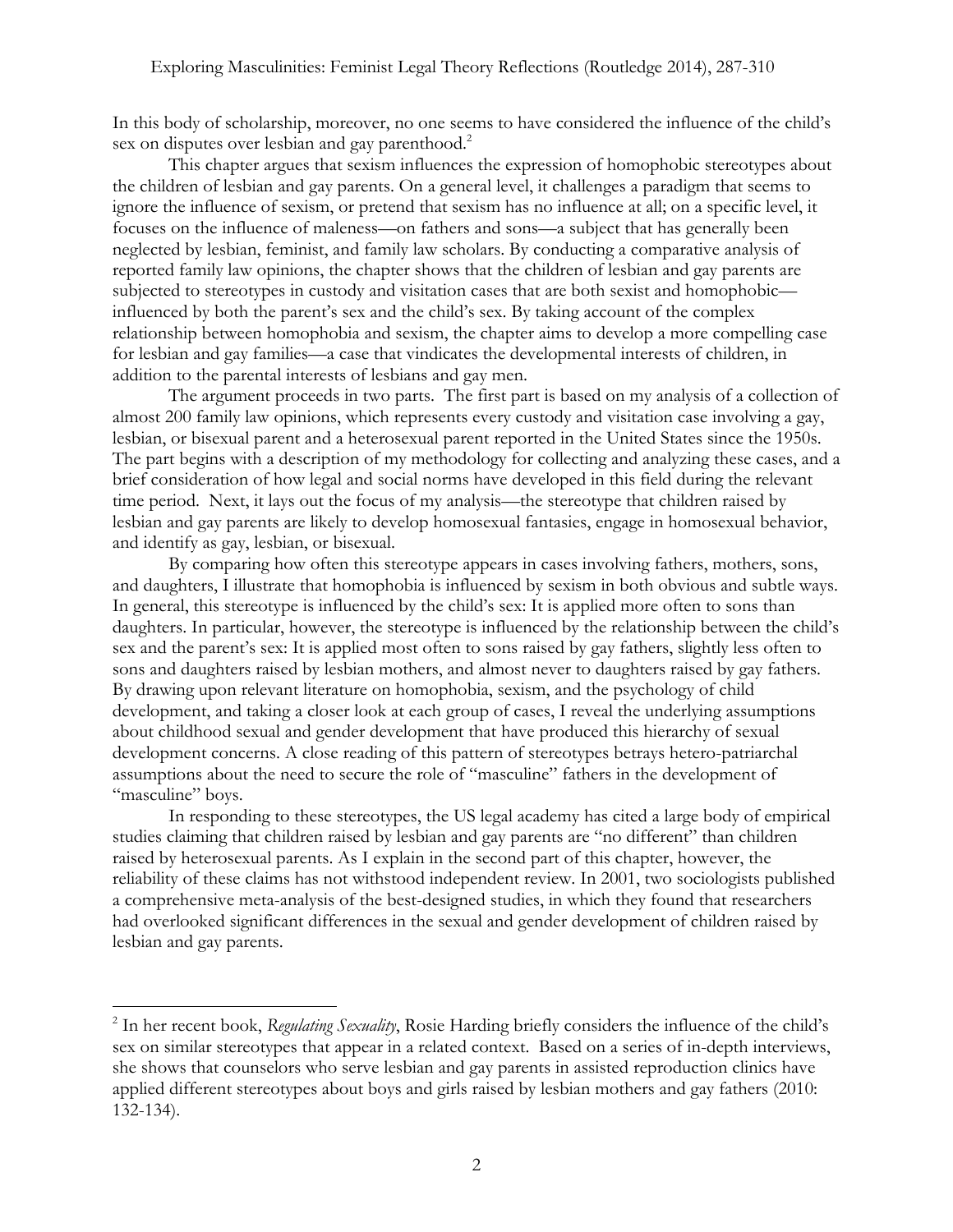To date, most advocates for lesbian and gay parents have responded to these provocative findings by downplaying or ignoring them. In his 2003 article, however, Carlos Ball took the academy's first, courageous step toward confronting these findings. Rather than downplaying the data, he both entertained and defended the possibility that children raised by lesbian and gay parents were more likely to violate traditional sex stereotypes. In this article, however, Professor Ball was not willing to entertain the possibility that such children were more likely to engage in homosexual behavior or identify as lesbian, gay, or bisexual.

In this chapter, I push Ball's argument one step further: I argue that the state has no legitimate interest in discouraging children from being lesbian, gay, or bisexual, and that any attempt to distinguish between homophobic and sexist stereotypes is unnecessary and unhelpful. Based on my empirical analysis of custody and visitation cases, I claim that homophobia and sexism are inextricably intertwined in stereotypes about the children of lesbian and gay parents. As a result, any strategy that specifically targets sexist stereotypes—as distinguished from homophobic stereotypes—is likely to be futile, and any victory against sexism is unlikely, and likely to be shortlived. Because homophobia and sexism are connected, conflated, and collapsed in this context, opponents will readily shift from one discourse to the other, and neither stereotype will fall by itself.

The chapter concludes by suggesting that sooner or later, we will have to launch a coordinated attack against both of these forces, in which the battle is joined on both fronts. If we mean to redefine what it is to be male, then ultimately, we must be prepared to defend not only a boy's right to be feminine and a girl's right to be masculine, but any child's right to be lesbian, gay, or bisexual.

## **I. Heteropatriarchy and the Production of Masculine Boys**

*Feminism . . . has a theory of power: Gender is sexualized as sexuality is gendered.*  —Catherine MacKinnon<sup>3</sup>

This empirical study of disputes over lesbian and gay parenthood is based on my analysis of a collection of 191 reported judicial opinions from 171 family law cases. To the best of my knowledge and effort, the collection includes every custody and visitation case involving a lesbian, gay, or bisexual parent and a heterosexual parent reported in the United States between 1950 and 2007, when the empirical phase of the study concluded.<sup>4</sup> To build this database, I systematically gathered all of the reported opinions available in Westlaw, Lexis, casebooks, and law reviews.<sup>5</sup> The collection consists exclusively of cases in which a man and a woman were married, had at least one child together, were divorced, and entered into custody or visitation proceedings; at some point in these cases, one of the parents was identified as gay or lesbian to the court. In such cases, litigants

<sup>&</sup>lt;sup>3</sup> MacKinnon 1983.

<sup>&</sup>lt;sup>4</sup> My search did not reveal any relevant opinions reported before 1952. This fact is likely explained by the limitations of Westlaw and Lexis archives, which do not include a wide range cases reported before 1945. In addition, in early cases, litigants and judges were profoundly reluctant to make any explicit references to homosexuality in custody and visitation cases.

<sup>&</sup>lt;sup>5</sup> In particular, I would like to thank Kimberly D. Richman of the University of San Francisco for generously sharing her collection of family law opinions involving LGBT parents. I supplemented Richman's list (Richman 2009) with my own research by conducting additional Westlaw and Lexis searches and checking citations in cases, casebooks, law review articles, and internet sources.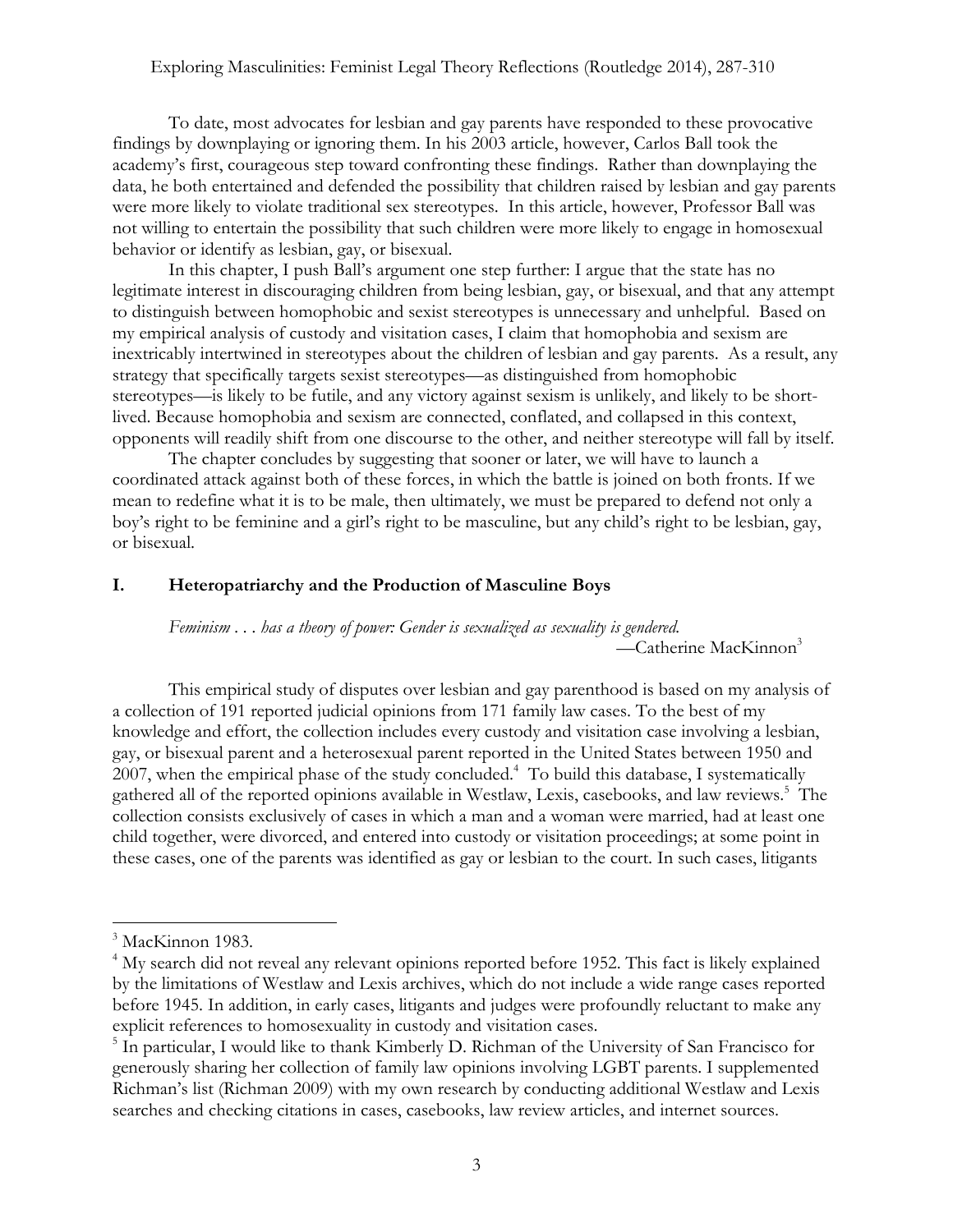and experts have often claimed that a parent's homosexuality has had an "adverse effect" on a child, and judges have often considered such claims in determining the "best interests" of the child.

Of course, social understandings of homosexuality and parenthood have changed dramatically in the U.S. since the 1950s, and to some extent, the laws of custody and visitation have changed with them. Over the last half-century, U.S. courts have gradually adopted a more liberal approach toward a parent's homosexuality in custody and visitation cases. In some early cases, courts had articulated a "per se" rule against custody and visitation claims made by lesbian and gay parents, holding that homosexuality was inherently inconsistent with parenthood as a matter of law (*Roe v. Roe*, Va. 1985, *Evans v. Evans*, Cal. 1960). In the last twenty-five years, the majority of U.S. states have abandoned the per se rule in favor of a "nexus" test (Eskridge & Hunter 2004). Under the nexus test, a parent's homosexuality is not a sufficient ground to revoke or limit the parent's custody or visitation rights, unless one parent proves that the other parent's homosexuality has an "adverse effect" on the child.

As many scholars have observed, the shift from a per se rule to a nexus test represents a measure of progress for lesbian and gay parents (Yoshino 2002, Rubenstein 1997); today, the concept of "homosexual parenthood" is no longer a contradiction in terms. Yet the nexus test has not eliminated homophobia from custody and visitation cases. Because the "best interest of the child" standard is notoriously vague, many courts have continued to presume that when a parent exposes a child to the "homosexual lifestyle"—for example, by coming out to the child, spending time with other gay men or lesbians, displaying same-sex affections, or living with a same-sex partner—the parent's homosexuality has an adverse effect on the child (Wald 2006).

In such disputes, litigants, experts, and judges have expressed a long list of stereotypes about lesbian and gay parents, which have been well catalogued by lawyers, law professors, and social scientists (Patterson 1992, Flaks 1994, Harvard 1989). Courts have suggested, for example, that gay men are likely to be child molesters, and thus, that a gay father is likely to sexually abuse his own child (*J.L.P.(H.) v. D.J.P.*, Mo. 1982).

In recent years, however, such stereotypes have appeared less often in custody and visitation cases (Rosky 2009), and the battle over lesbian and gay parenthood has shifted into the field of child sexual development (Stacey and Biblarz 2001, Bailey et al. 1995). More than anything else, lesbian and gay parents are now portrayed as "recruiters" and "role models"—people who actively or passively encourage children to become homosexual.<sup>6</sup> In some cases, courts have suggested that lesbian and gay parents will "indoctrinate" children by exposing them to pro-gay events or media e.g., parades and rallies, weddings and churches, magazines and books, conferences and lectures, and radio and television programs (*Hertzler v. Hertzler*, Wy. 1996). More often, however, courts have suggested that children will "identify" with and "imitate" lesbian and gay parents who model homosexual behavior—e.g., by coming out to a child, living with a same-sex partner, or displaying same-sex affections in front of a child (*Dailey v. Dailey*, Tenn. 1981).

Although recruiting and role modeling concerns are phrased in slightly different terms, they are based on the same underlying stereotypes about children raised by lesbian and gay parents namely, that such children are likely to develop homosexual fantasies, engage in homosexual behavior, and identify as lesbian, gay, or bisexual. Whether or not these concerns have any factual basis, they draw support from two popular, conventional assumptions about the process of sexual development, which can be traced back to the work of Sigmund Freud (1937, 1905): first, the notion that during early childhood, children have both homosexual and heterosexual tendencies, and

<sup>6</sup> In *Regulating Sexuality*, Rosie Harding shows that similar stereotypes have been articulated by counselors serving lesbian mothers at assisted reproduction clinics (2010: 132-133).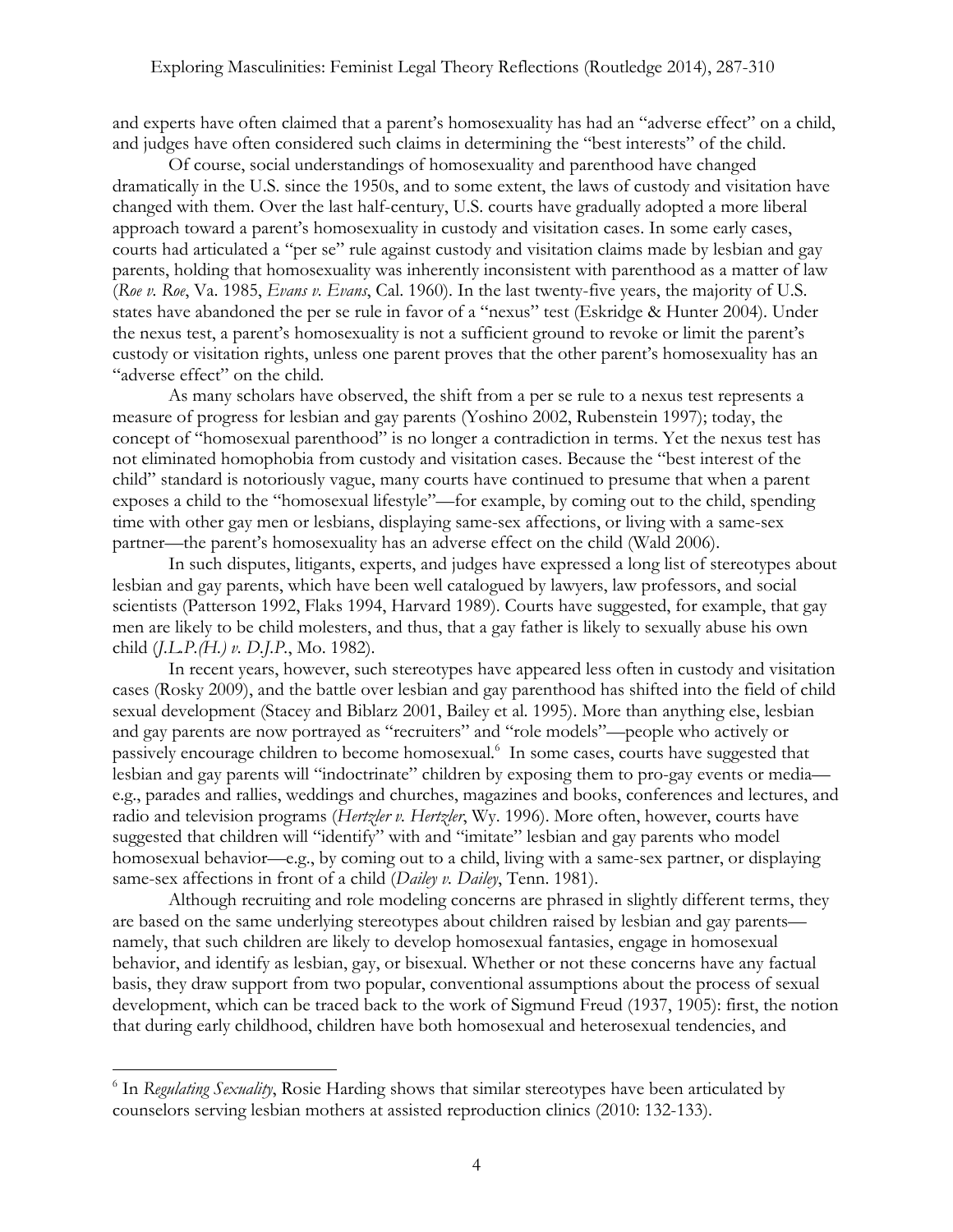second, the notion that during adolescence, they develop sexual desires, behaviors, and identities based on models provided by adults, especially parents (Stockton 2010). By keeping children away from lesbian and gay parents, courts have sought to establish "a proper atmosphere for young, pliable minds" in which children are shielded from "any course of conduct that might influence them to develop homosexual traits" (*Black v. Black,* Tenn. 1988).

To examine whether stereotypes about the sexual development of children have been influenced by the parent's sex and the child's sex, this Part compares how often they have appeared in cases involving fathers, mothers, sons, and daughters. Based on the distribution of stereotypes in these four groups of cases, Section A derives a hierarchy of concerns about childhood sexual development that have been expressed by litigants, experts, and judges. By drawing upon relevant literature on homophobia, sexism, and the psychology of child development, and taking a closer look at each group of cases, Sections B, C, and D reveal the underlying assumptions about childhood sexual and gender development that have produced this particular hierarchy of concerns.

The method has both qualitative and quantitative elements, as it involves reading rhetoric, counting cases, and theorizing explanations. The approach imposes a handful of intrinsic limitations, three of which I will emphasize here.<sup>7</sup> First, I recognize that reported opinions are not representative of unreported opinions, appeals are not representative of trials, and neither appeals nor trials are representative of mediations, settlements, or uncontested divorces, which are far more numerous. Second, I emphasize that by focusing strictly on explicit stereotypes, I have taken a conservative approach to my rhetorical analysis. I include only references to stereotypes that appear in the text of opinions, rather than those that might be inferred from factual circumstances or ambiguous remarks. Finally, I note that because I am working with a complete set of opinions rather than a representative sample, I do mean to suggest that my findings can be generalized. $8$ 

## **A. Recruiting, Role Modeling, and the Sexual Development of Boys**

Since the 1950s, sexual development stereotypes were raised by litigants and witnesses in about 28% (48 of 171) of all reported custody and visitation cases, and they were accepted by judges in about 90% (43 of 48) of these cases. These stereotypes appeared most often in southern and midwestern states, such as Alabama, Tennessee, Ohio, and Missouri, and during the late 1980s and late 1990s, in the midst of national backlashes against lesbian and gay rights.<sup>9</sup> About half of the stereotypes appeared in the remaining states and about half appeared during other time periods. In

<sup>&</sup>lt;sup>7</sup> For a more complete explanation of the method and its limitations, see Rosky 2009.

<sup>&</sup>lt;sup>8</sup> In quantitative terms, the question of whether my findings are "statistically significant" has no meaningful answer. The relevant question is not whether the differences that I observe are *significant* but whether they are *meaningful*—that is, whether they are large enough to be regarded as a pattern or trend rather than the random influence of a few anomalous cases. For the purposes of this study, I have defined a difference to be presumptively meaningful when it is based on a disparity of at least three cases, and thus, could not have been produced by one or two outliers. Under this definition, all of the differences identified in this chapter qualified as presumptively meaningful—although, as I indicate in the text, some were more meaningful than others. See Rosky 2009: 276, 299. <sup>9</sup> The first backlash was triggered by the public's awareness of the risk of HIV infection and the scope of the AIDS epidemic (Shilts 2007, Engel 2006). The second backlash was triggered the public's response to *Baehr v. Lewin* (Hawaii 1993), a case in the Hawaii Supreme Court signaled that it was likely to strike down the state's law that prohibited same-sex couples from marrying.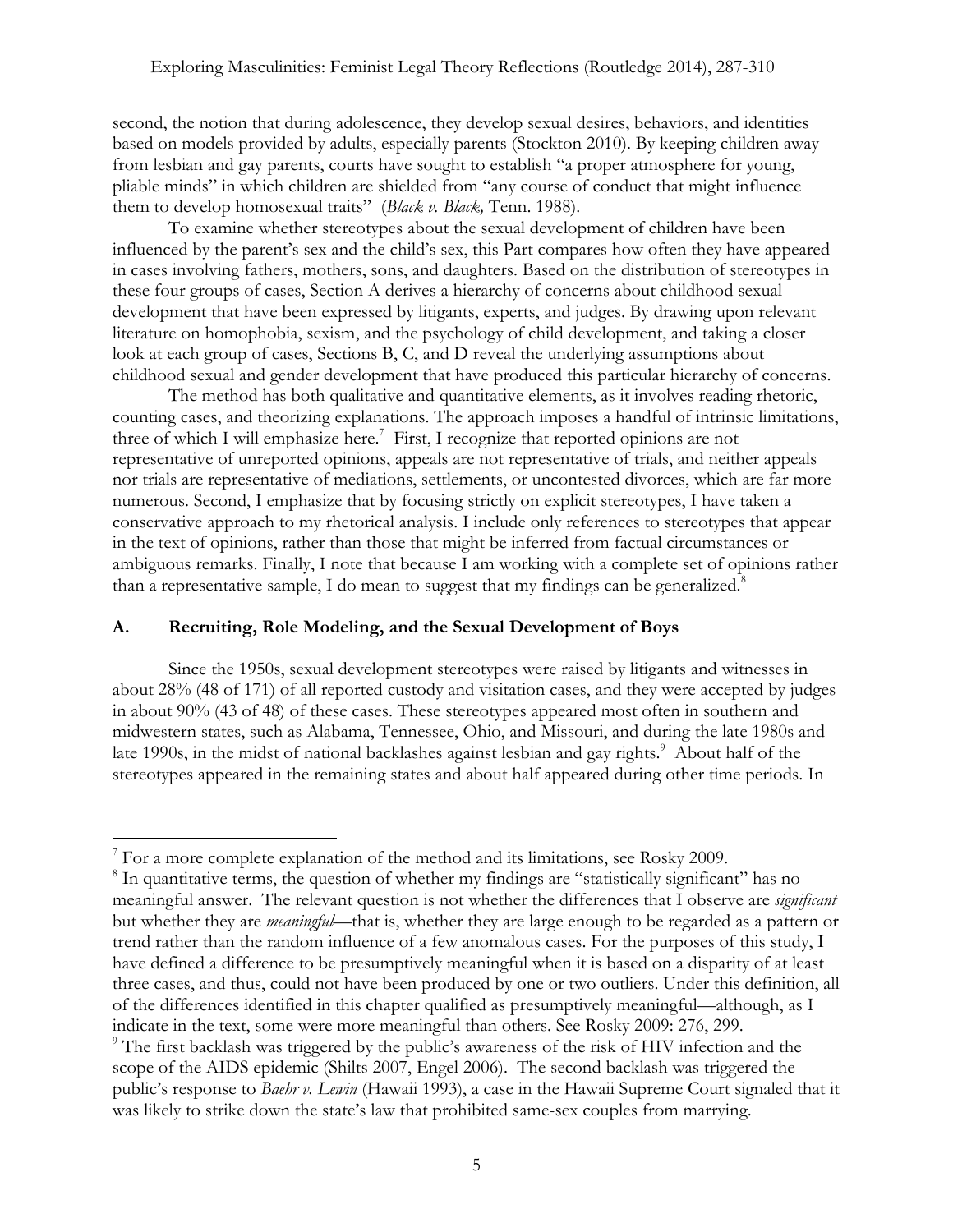the ten years between 1997 and 2007, these stereotypes continued to appear in ten reported cases, including one case published in 2007 (*Holmes v. Holmes*, Ark. 2007).

If we break down these cases based on the parent's sex and the child's sex, we can begin to see interesting patterns that illuminate the influence of sexism on these stereotypes. Comparing cases involving fathers and mothers, it initially appears that the expression of sexual development stereotypes is not influenced by the parent's sex at all. Sexual development stereotypes are applied equally often to the children of fathers and mothers—in exactly 28% (14 of 50) of the cases involving gay fathers and about 28% (34 of 121) of the cases involving lesbian mothers.

Given that these are stereotypes about the sexual development of *children*, however, it is not surprising that the child's sex has a more obvious influence upon them than the parent's sex. Comparing cases involving sons and daughters, we can see that sexual development stereotypes were applied to sons 49% more often than daughters—specifically, in about 38% (20 of 52) of the cases involving sons and 26% (16 of 62) of the cases involving daughters.

Based on this pattern of stereotypes, it seems that litigants, experts, and judges generally expressed greater concerns about the sexual development of boys than the sexual development of girls. Needless to say, this hierarchy of concerns was not explicitly acknowledged in the reported opinions; no one in these cases claimed, for example, that it was more important or more challenging to discourage homosexuality in boys.

By breaking down the cases by both the parent's sex and the child's sex, we can begin to see the influence of sex on the expression of sexual development stereotypes in more detail. The following matrix shows how often sexual development stereotypes appeared in four groups of cases defined by the parent's sex and the child's sex: (1) cases involving gay fathers and sons; (2) cases involving lesbian mothers and daughters; (3) cases involving lesbian mothers and sons; and (4) cases involving gay fathers and daughters.

|           | Fathers       | Mothers        |
|-----------|---------------|----------------|
| Sons      | $50\% (9/18)$ | $32\%$ (11/34) |
| Daughters | $10\% (2/20)$ | (14/42)<br>33% |

# **Distribution of Sexual Development Stereotypes by the Parent's Sex and the Child's Sex**

By breaking down the cases in this manner, we can see that the parent's sex does influence the distribution of these stereotypes after all. It is not simply that litigants, experts, and judges were more concerned about the sexual development of boys. Rather, they were concerned about particular relationships between parent and child, which were shaped by particular pairings of the parent's sex and the child's sex.

Based on this pattern of sexual development stereotypes, we can identify the following hierarchy of concerns expressed by litigants, experts, and judges in custody and visitation cases:

(1) They were *most* concerned about gay fathers raising gay sons; this stereotype appeared in half (9 of 18) of the cases involving fathers and sons.

(2) They were *slightly less* concerned—but still quite concerned—about lesbian mothers raising lesbian daughters; this stereotype appeared in one-third (14/42) of the cases involving mothers and daughters.

(3) They were *equally* concerned about lesbian mothers raising gay sons; like the second stereotype, this one appeared in about one-third (11/34) of the cases involving mothers and sons.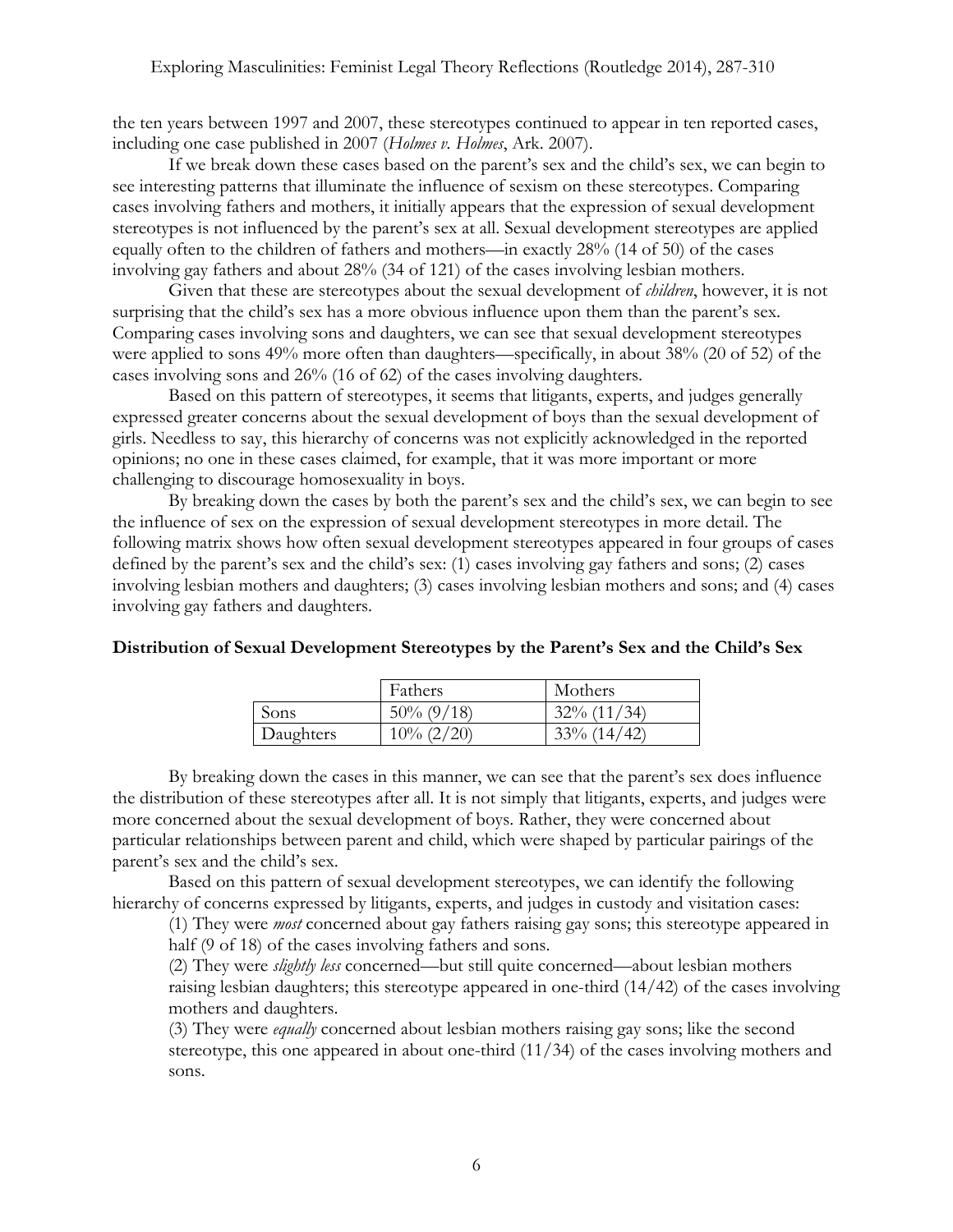(4) They were *least* concerned—indeed, hardly concerned at all—about gay fathers raising lesbian daughters; this stereotype appeared in only two cases—one-tenth (2/20) of the cases involving fathers and daughters.

Above all, the differences between the last group of cases and the first three groups seem to be most meaningful<sup>10</sup>: Litigants, experts, and judges were five times more concerned about gay fathers raising gay sons than gay fathers raising lesbian daughters; similarly, they were three times more concerned about lesbian mothers raising gay sons or lesbian daughters than gay fathers raising lesbian daughters. The following sections explore what underlying, conventional assumptions about childhood sexual and gender development have produced this particular hierarchy of concerns.

## **B. Identification: Like Parent, Like Child**

It is not difficult to understand why sexual development stereotypes were so prevalent in cases where the parent's sex and the child's sex were the same. In cases involving fathers and sons, the stereotypes reflect the assumption that boys are more likely to identify with male role models; in cases involving mothers and daughters, the stereotypes reflect the assumption that girls are more likely to identify with female role models. Whether or not these assumptions are sound, they draw support from the wisdom of two common proverbs—"like father, like son" and "like mother, like daughter"—which suggest that children typically take after parents of the same gender. More specifically, they draw support from many psychological theories of sexual development, which generally suggest that children typically form a bond of "identification" with parents of the same gender—i.e., boys normally identify with fathers and girls normally identify with mothers (Kaplan & Sedney 1980: 180).

In most of the sexual development cases, courts did not explicitly analyze the relationship between the parent's sex and the child's sex, so the significance of this bond was not often acknowledged. In a few cases, however, courts explicitly suggested that children are more likely to imitate parents of the same gender, in the course of denying custody to lesbian and gay parents. In *Bennett v. O'Rourke* (Tenn. 1985), for example, the court noted that "the homosexual parent and the minor child are both female"; in denying the mother custody of her daughter, the court explained, "we consider this factor particularly important because of the increased chance of role-modeling." In *Glover v. Glover* (Ohio 1990), when the court rejected the testimony of the father's expert witness, it expressed similar concerns about sons raised by gay fathers: "Although studies showed that children raised by lesbian mothers were not affected by the custodial parent's sexual preference, [the expert] admitted no such research was available for male children raised by homosexual fathers." In a similar vein, opponents of lesbian and gay parenthood have often claimed that "[p]arents are important as role models for their children of the same gender because children learn to be adults by watching adults" (Wardle 1997: 860-61).

# **C. Gender Identity Disorder: Lesbian Mothers, Effeminate Sons**

The question remains, however, why the sons of lesbian mothers were often viewed so differently than the daughters of gay fathers. If the children of gay fathers were stereotyped so differently along gender lines, then why were the children of lesbian mothers stereotyped so equally across gender lines? Why would litigants, experts, and judges be so concerned about the possibility

 $10$  For a quantitative definition of the term "meaningful," see supra note 8.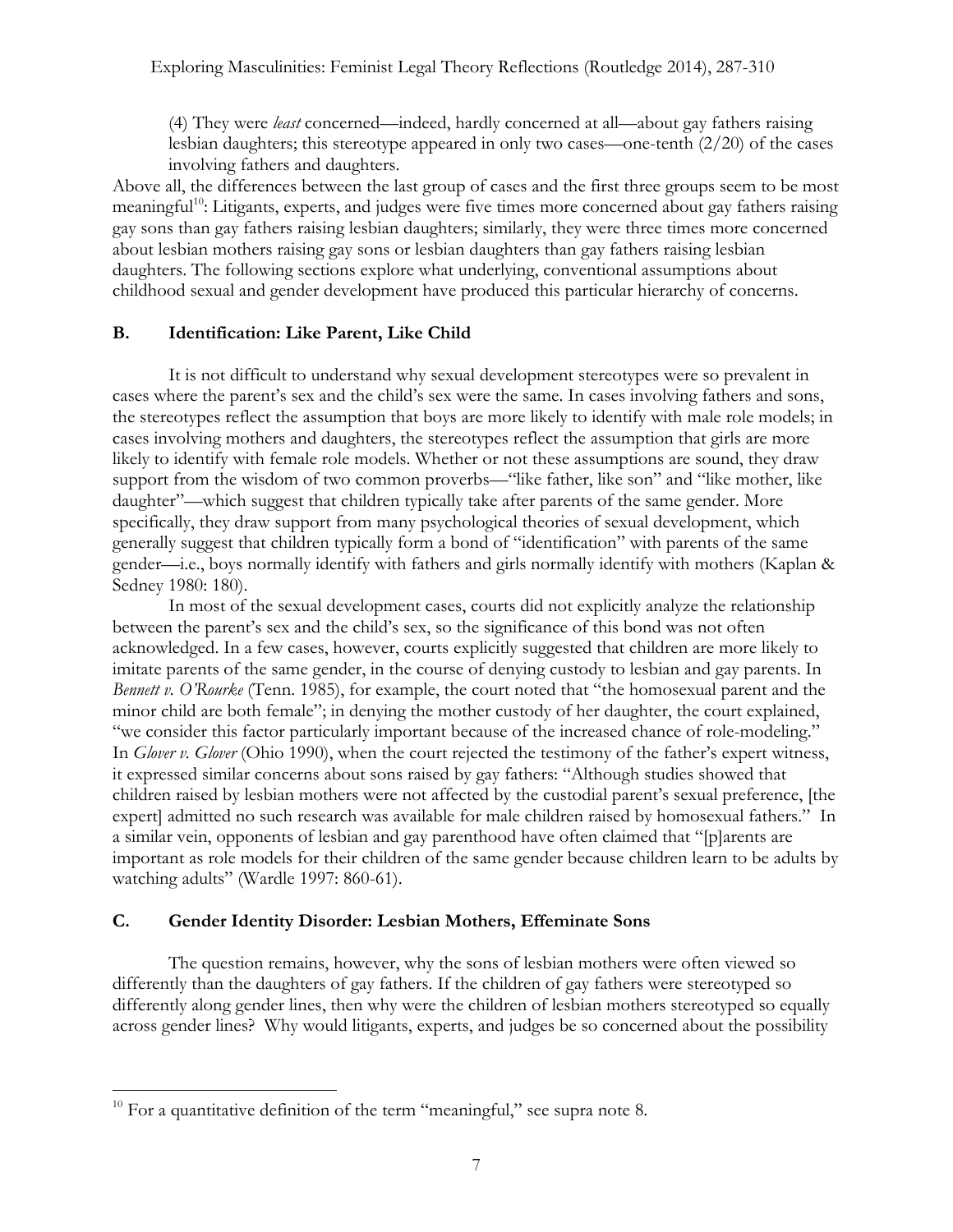that the sons of lesbians might be gay, and so unconcerned that the daughters of gay men might be lesbian?

Answers to these questions can be developed from a brilliant essay by Eve Kosofsky Sedgwick, *How to Bring Your Kids Up Gay: The War on Effeminate Boys* (1993). Sedgwick's essay is a classic text of queer theory, and it deserves a place in the canon of masculinities studies as well. As Sedgwick explains, the modern war over the sexual development of boys has been played out in the evolution of two theories of childhood sexual development that have been adopted by mainstream psychologists during different periods. The first is an old theory of why homosexuality develops in boys, which was closely associated with the diagnosis of homosexuality as a mental disorder. The second is a new theory of why effeminacy develops in boys, which is closely associated with the diagnosis of gender identity disorder of childhood, and the old theory of why homosexuality develops in boys. By briefly reviewing the evolution of these theories, we can develop a more specific understanding of why litigants, experts, and judges expressed heightened concerns about lesbian mothers raising gay sons.

In *Woodruff v. Woodruff* (N.C. 1979), a psychologist testified that there was "a substantiated theory that a male child, raised by an extremely domineering mother, may pursue a homosexual lifestyle." In the postwar era, this theory was popularized by psychologists who diagnosed homosexuality as mental disorder—specifically, an arrested form of sexual development. Citing clinical observations and psychological studies, these so-called "conversion" therapists claimed that male homosexuality most often developed in boys raised by mothers who were "domineering," "harsh," or "close-binding" and fathers who were "weak," "absent," or "detached" (Socarides 1978, Bieber et al. 1972). During this period, most psychologists believed that this family dynamic would cause a boy to identify with the "wrong" gender—i.e., with his mother instead of his father—and develop "effeminate" traits, including a sexual attraction toward other males. For many years, this theory both informed and reflected the conventional wisdom that boys raised by "smothering" mothers grow up to be "sissies," "fairies," or "mama's boys" (Green 1987). Although some psychologists proposed similar theories about female homosexual development in this era, none gained widespread acceptance among mainstream psychologists (Goldstein and Horowitz 2003).

Based on this theory of homosexuality, therapists often sought to "convert" male patients to heterosexuality by "curing" them of maternal influences and effeminate traits. In the early 1970s, however, this theory of homosexuality came under attack, as a growing number of psychologists and gay rights activists began to view homosexuality as a normal and healthy form of sexual development. In 1973, the American Psychiatric Association (APA) voted to remove "homosexuality" from the *Diagnostic and Statistical Manual of Mental Disorders* (DSM), indicating that psychologists should no longer diagnose or treat homosexuality as a mental disorder. For the next several years, the APA's decision was met with strong opposition from a substantial minority of APA members, including several prominent conversion therapists. By the 1990s, however, the APA's view had been embraced by every major mental health association in the United States. Today, the practice of conversion therapy has been thoroughly marginalized, and the theory that blames domineering mothers for the development of gay sons has been widely debunked (Yoshino 2002).

This is not to say, however, that the underlying logic of the theory has not been abandoned—not even by mainstream psychologists. In 1980, when the diagnosis of "homosexuality" was officially removed from the DSM, a new diagnosis known as "Gender Identity Disorder of Childhood" (GIDC) was added. As Sedgwick and others have noted, the new theory of GIDC is similar to the old theory of homosexuality in at least three ways: (1) it is specifically concerned with the development of effeminacy in boys; (2) it blames mothers for fostering effeminacy in boys; and (3) it links effeminacy in boys to homosexuality in gay male adolescents and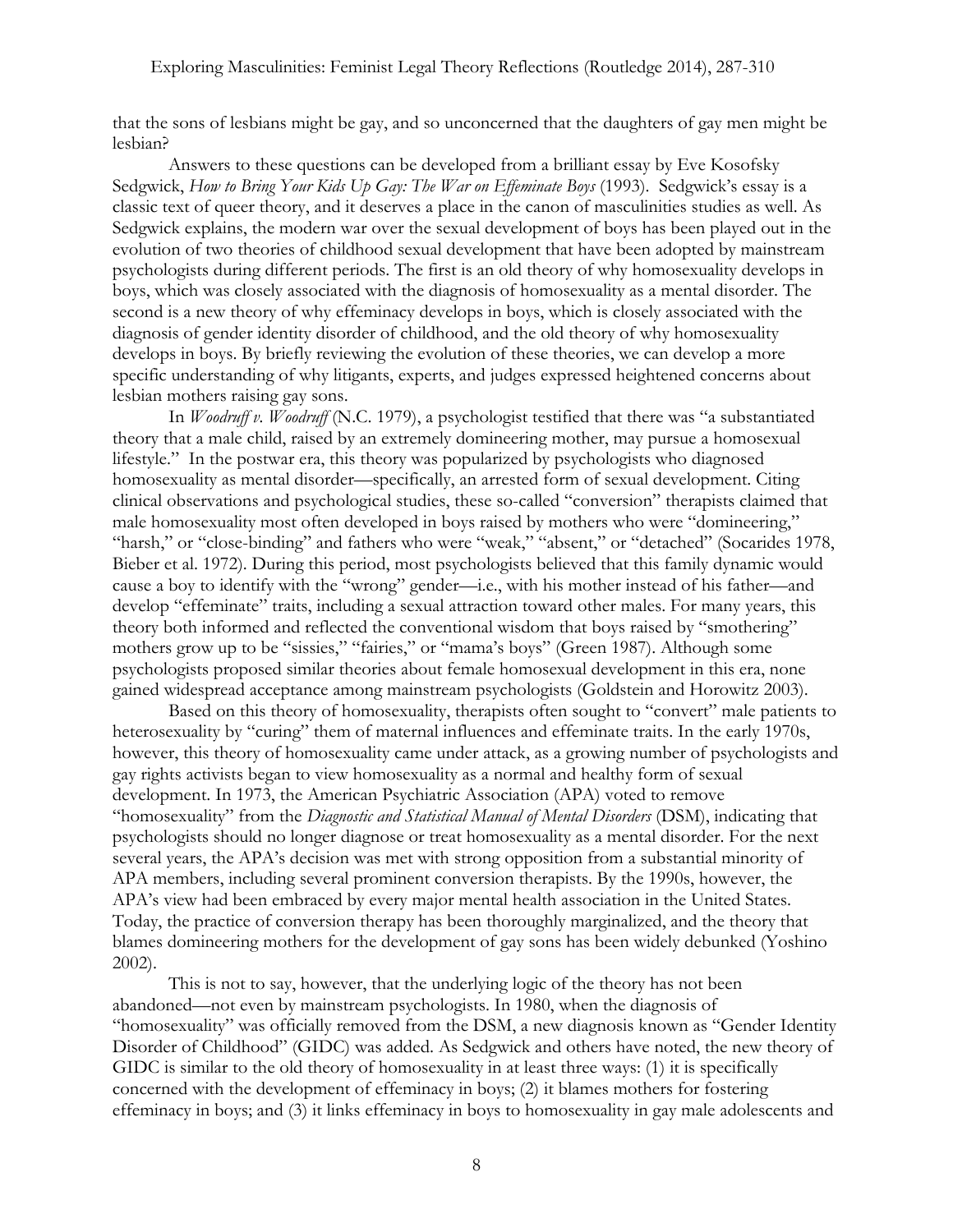adults (Tucker and Spitzer 2005, Wilson 1998, Sedgwick 1993). Once we spell out the nature of these similarities, it will be easier to see why litigants, experts, and judges have been so willing to believe that lesbian mothers will raise gay sons.

First, like the old diagnosis of homosexuality, the new diagnosis of GIDC was specifically concerned with the gender development of boys. As Sedgwick explains, although the DSM's original diagnosis of GIDC was "nominally gender-neutral," it was "actually highly differentiated between boys and girls," insofar as it established a much lower threshold for diagnosing the disorder in boys. Under the DSM's guidelines, a girl could be treated for GIDC only in the rare case in which she denied that she was anatomically female (e.g., "she is biologically unable to become pregnant," "she will not develop breasts," or "she has no vagina") or asserted that she was anatomically male (e.g., "she has, or will grow a penis"). A boy, by contrast, could be treated for asserting merely that "it would be better not to have a penis," or that "his penis or testes are disgusting"—or alternatively, if he displayed "a preference for either cross-dressing or simulating female attire, or . . . a compelling desire to participate in the games and pastimes of girls" (DSM III 1980: 256-66).

Even today, under the DSM's most recent version of the diagnosis, boys may still be treated for "dressing in girl's or women's clothes," using "[t]owels, aprons, and scarves . . . to represent long hair or skirts," adopting the "mother roles" when "playing 'house," and playing with "[s]tereotypical female-type dolls, such as Barbie." Alternatively, even if boys do not display stereotypically feminine behavior, they may still be treated for displaying an aversion toward "rough-and-tumble play" and rejection of "stereotypical boy's toys," games, and activities, such as "cars," "trucks," and "competitive sports" (DSM IV 1994: 533, 537). The DSM's focus on boys is only exacerbated by the secondary literature, which is almost exclusively preoccupied with the diagnosis and treatment of effeminate boys (Sedgwick 1993, Coates and Zucker 1988).

Second, like the old theory of homosexuality, the new theory of GIDC blames mothers for fostering effeminacy in boys. Although the DSM does not specify the causes of GIDC, the secondary literature speculates that effeminacy develops when mothers give boys too much attention and fathers fail to "validate" boys "as masculine." In this account, "[m]others . . . have nothing to contribute to [the] process of masculine validation . . . any involvement is overinvolvement; any protectiveness is overprotectiveness" (Sedgwick 1993). Much like conversion therapists, GIDC theorists often reserve the harshest criticisms for mothers who display any "tolerance" for effeminacy in sons.

Finally, the DSM acknowledges that for most boys, a diagnosis of GIDC is little more than a precursor to homosexuality in adulthood. "By late adolescence or adulthood," the DSM reports, "about three-quarters of boys who had a childhood history of Gender Identity Disorder report a homosexual or bisexual orientation, but without concurrent Gender Identity Disorder" (DSM-IV 1994: 536).

In light of these similarities, some observers have claimed that the APA's introduction of the new diagnosis of GIDC was a "backdoor maneuver" to reinstate the old diagnosis of homosexuality as a mental disorder (Zucker and Spitzer 2005: 32, Mass 1990: 214). Whether or not they are correct, the similarities between the two theories can hardly be doubted. Both theories are specifically concerned with the development of effeminacy and homosexuality in boys, and both theories blame a surplus of mothering and a deficit of fathering for inhibiting the development of "masculine" boys.

In custody and visitation cases, the theory of GIDC has played a significant role in the expression of sexual development stereotypes about sons raised by lesbian mothers. In 55% (6 of 11) of the cases where such stereotypes appeared, litigants, experts, and judges expressed concerns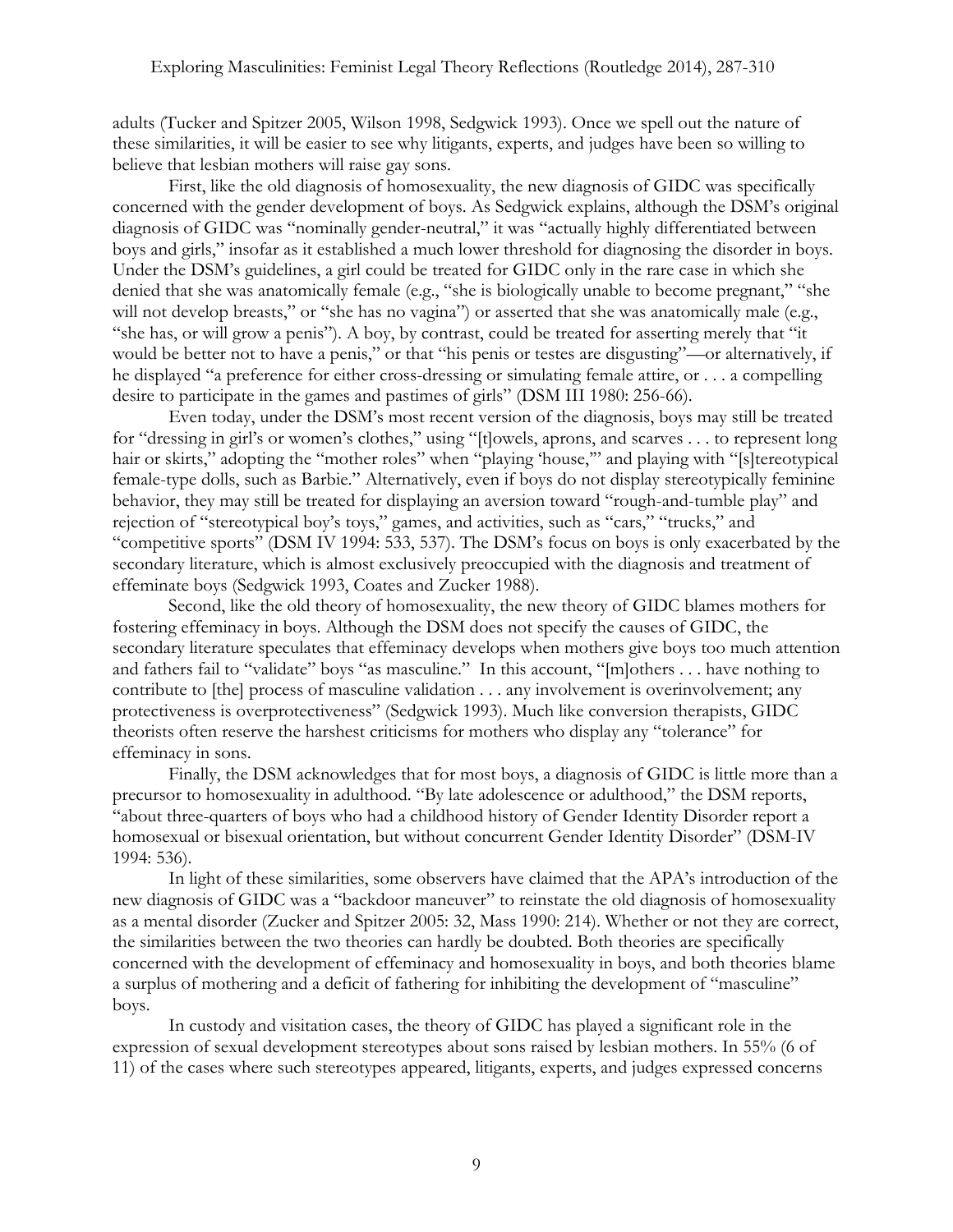about the development of "gender identity" or "masculine roles" in boys, in addition to the development of homosexuality in boys.<sup>11</sup> In 83% (5 of 6) of these cases, gender identity and gender role stereotypes were accepted by judges. By sharp contrast, gender development stereotypes appeared in only 7% (1 of 14) of the cases involving mothers and daughters, and none (0 of 50) of the cases involving gay fathers. Among all the cases, the term "masculine" appeared three times—all in cases involving sons raised by lesbian mothers—while the term "feminine" did not appear at all. In other words, gender development stereotypes were applied almost exclusively to sons raised by lesbian mothers.

In *Dailey v. Dailey* (Tenn. 1981), the court cited a psychologist's view that it would be "preferable" to raise Rusty, a four-year-old boy, in "a normal relationship wherein males and females adhere to their roles," rather than in "a homosexual relationship involving a mother in a submissive role," because "homosexuality is a learned trait and it would be very difficult for Rusty to learn and approximate sex role identification from a homosexual environment." Based on this testimony, the court transferred custody to the father and allowed the mother overnight visitation on alternating weekends. On appeal, the custody order was affirmed. Although neither the mother nor the father had challenged the visitation order, it was reversed sua sponte by the appellate court. After reciting the expert's testimony, the court reasoned that the mother's behavior "could provide nothing but harmful effects in the [boy's] future life." Based on this finding, the court prohibited overnight visits with the mother as well as any visits in the presence of the mother's live-in partner.

In *Lundin v. Lundin* (La. 1990), the court cited a psychologist's concerns that if a two-year-old boy were raised by his lesbian mother, he may not learn "masculine and female" roles, which the psychologist referred to as "sex appropriate roles." "I would be concerned," the psychologist explained, "if the role models were confused so that a child would not understand or know that this was not typical or usual or to be expected." The court awarded primary custody to the father, based on a specific finding that "the child is of an age where gender identity is being formed."

In *Pleasant v. Pleasant* (Ill. 1993), the trial court questioned the mother "extensively" about a visit in which she took Jimmie, a ten-year-old boy, to march with her friends in a "gay and lesbian pride parade."

After asking whether the parade was an appropriate environment for Jimmie and whether it had any effect on his sexual orientation, the judge asked if there were men who were not masculine in the parade. When the mother answered that there [were] no "unmasculine" men in the parents group with which she walked, the judge argued with her about the presence of so-called "unmasculine" men.

In restricting the mother's visitation rights, the trial court cited a psychiatrist's testimony that if Jimmie continued to spend extended, unsupervised visits with his mother, he "might not develop a gender identity and may be confused about what it is to be a male." Based on this testimony, the court found that Jimmie had a "gender identity problem" and that "having Jimmie in the presence of gays and lesbians was endangering his gender identity and morals." After reviewing the expert's testimony, the appellate court reversed the trial court's visitation restrictions, finding that "there is no evidence that Jimmie has a gender identity problem."

In some cases, gender development stereotypes were raised more obliquely than others: Litigants, experts, and judges expressed concerns that closely tracked the DSM's diagnosis of gender

<sup>&</sup>lt;sup>11</sup> In these cases, litigants, experts, and judges generally conflated the concepts of "gender identity" and "gender roles" (Ball 2003). This conflation is not surprising, in light of the DSM's tendency to interpret a child's failure to conform with traditional gender roles as symptomatic of gender identity disorder—especially when such non-conformity is exhibited by boys.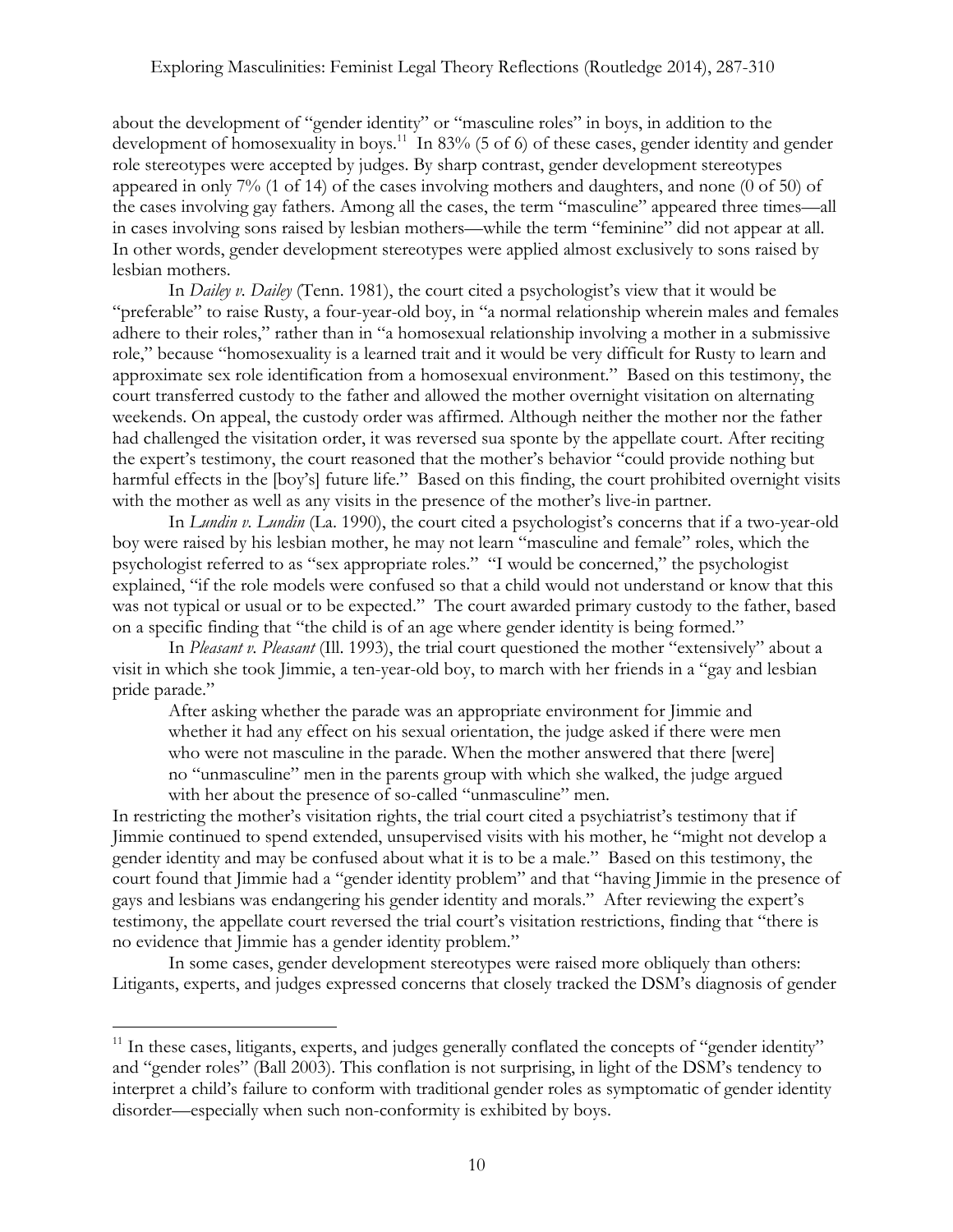identity disorder in boys, without explicitly referring to the boy's "gender identity" or his understanding of "masculine" roles. In *Holmes v. Holmes* (Ark. 2007), for example, the court observed that Zachary, a seven-year-old boy, would "not participate in organized sports despite [his father's] efforts to get him involved." To support a transfer of custody, the boy's father testified that "he did not approve of [the mother's] lifestyle and believed that he had a right to raise Zachary in a heterosexual environment." In addition, the father expressed concerns "about how much Zachary cried and about his lack of desire to play sports," and the father's friend testified "that Zachary was whiney and did not like to be rambunctious." The mother acknowledged that "Zachary was afraid of getting hurt," but she insisted that he "was not a whiner"; moreover, she argued, "the evidence that Zachary whines and does not like to play sports is of no consequence." The trial court transferred custody to the father, based on a finding that Zachary's "exposure to [his mother's] sexual partners was detrimental to [his] welfare." The court's order was affirmed on appeal.

In light of these pervasive concerns about the "masculinity" of boys, one might wonder how courts would respond to lesbian mothers who present themselves as "butch" or "masculine" before family law judges. Although this subject has never explicitly been mentioned in any custody or visitation cases, one neglect case suggests that for homophobic judges, a "masculine" woman cannot serve as an acceptable substitute for a father. *In re Breisch* (Pa. 1981), the court suggested that even though a lesbian mother had adopted a "masculine" persona, she was still not capable of raising Joey, her four-year-old son. Based on testimony that "[t]he mother is a lesbian who effects a masculine appearance, wears men's clothing, and has a masculine oriented mental status," the court found that she had exposed Joey "to a chaotic and harmful home life." In this proceeding, the court transferred custody to the local child protection agency, and the court's order was affirmed on appeal.

## **D. Heteropatriarchy: "Fatherless" Daughters**

As some scholars have observed, sexual development stereotypes about boys raised by lesbian mothers reflect not only the prevailing psychology of the times, but much older, much broader concerns about boys raised by "fatherless" families, or families that lack "strong" male role models (Harding 2010; Stacey and Biblarz 2001). Although these concerns were originally a product of the early industrial era (Lamb 2000, Pleck 1997, LaRossa 1997), they continue to spawn controversies over single motherhood in the contemporary United States (Bosman, 2008, Kreisberg 2006, Blankenhorn 2005).

The analogy between lesbian mothers and single mothers may seem far-fetched, but it is made frequently by opponents of lesbian and gay parenthood. Lynn Wardle (1997), for example, has criticized lesbian mothers by invoking studies of children raised by single mothers. Defending the importance of fatherhood, he has argued that "father love and mother love are different kinds of love," because only father love provides children with the following benefits: "First, it provides them with a father's physical protection. Second, it provides them with a father's money and other material resources. Third, and probably most importantly, it provides them with what might be termed paternal cultural transmission: a father's distinctive capacity to contribute to [children's] identity, character, and competence."

Although critics of "fatherless" families profess generic concerns about the impact of fatherlessness on "children," they seem to be especially focused on the impact on boys (Harding 2010). In the landmark marriage case of *Goodridge v. Department of Public Health* (Mass. 2003), three justices objected to the recognition of same-sex marriage on the ground that such unions "raise[] the prospect of children lacking any parent of their own gender." Although the justices initially stated this objection in gender-neutral terms, they promptly slipped into the classic trope of fatherless boys: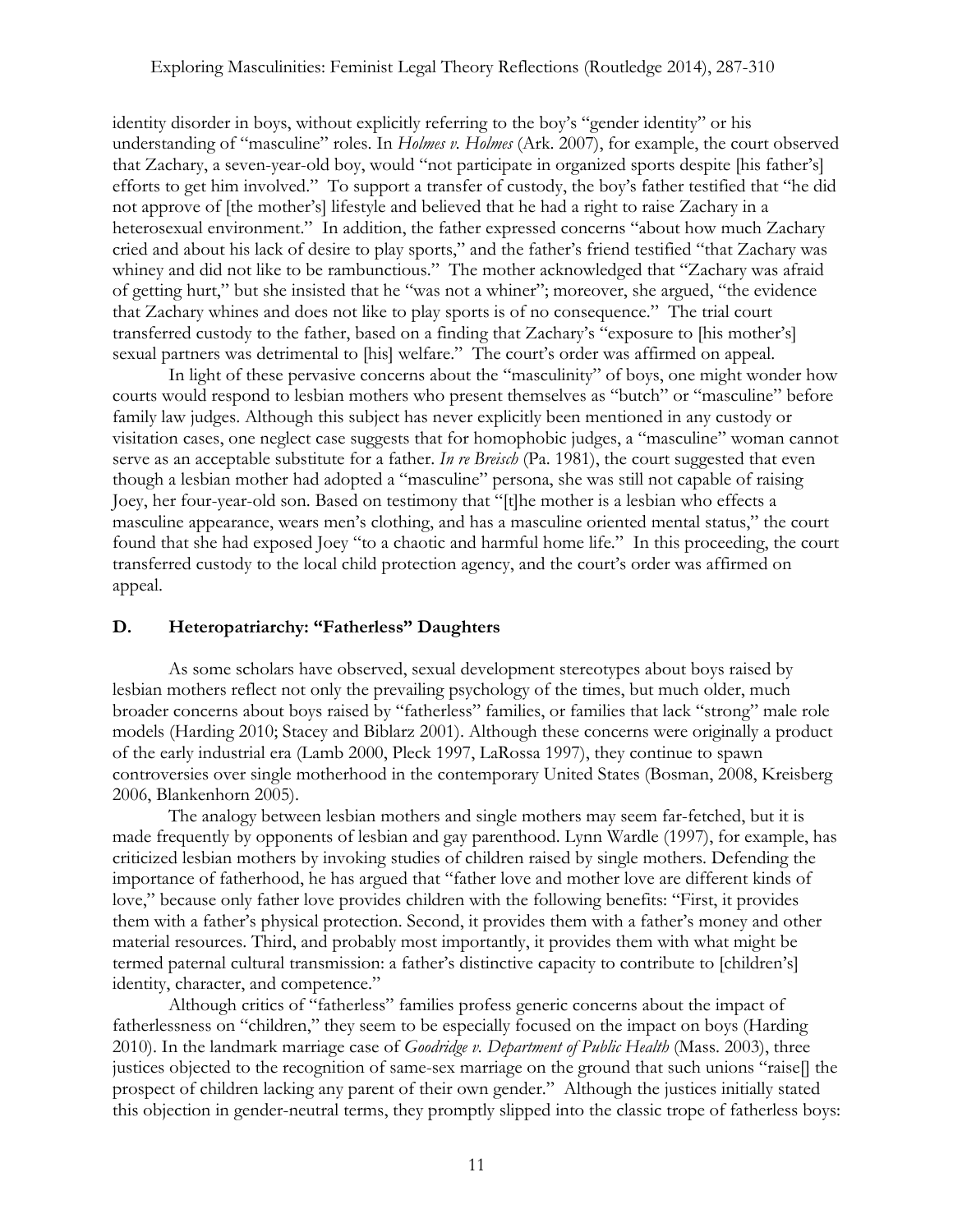"For example," they explained, "a boy raised by two lesbians as his parents has no male parent. . . . [T]he child himself might invoke gender as a justification for the view that neither of his parents understands him, or that they 'don't know what he is going through,' particularly if his disagreement or dissatisfaction involves some issue pertaining to sex."

In light of these specific concerns about "fatherless" families, it seems clear that developmental stereotypes about boys raised by lesbian mothers are patriarchal: They imply that every family should have a father, because only a man can raise "masculine," heterosexual boys. In *Pleasant v. Pleasant* (Ill. 1993), the trial court explained why gay fathers do not fit the bill: When boys are exposed to men who are "unmasculine," then they are likely to become "unmasculine." They may fail "to develop a gender identity," and thus, "be confused about what it is to be a male." Thus, the stereotypes are not only patriarchal, but hetero-patriarchal (Valdes 1995): Under this framework, boys raised by gay fathers lack "strong" male role models, so they are viewed as "fatherless"—just like boys raised by lesbian mothers. In short, "[t]he stereotype of gay men as effeminate . . . is the basis for questions of whether gay men can be appropriate male role models for children (especially boys)" (Harding 2010: 133).<sup>12</sup>

What about girls raised by gay fathers? We have now analyzed three of the four groups of cases, so only one group of cases remains. There were only two cases in which litigants, experts, or judges expressed stereotypes about gay fathers raising lesbian daughters, and neither case yields any meaningful insights. In *Gottleib v. Gottleib* (N.Y. 1985), one judge invoked a generic need for "proper identification" between the "parents" and the "child," rather than a gender-specific need for identification between fathers and daughters. In *J.P. v. P.W.* (Mo. 1989), the court did not directly express any sexual development stereotypes, but it quoted two such stereotypes from other opinions.

In this context, the silences seem to say more than the stereotypes. In a similar context, Rosie Harding has observed that "the issue of whether a gay man would be able to raise a girl and the issue of appropriate female role models" are not often raised discussions of lesbian and gay parenting (2010:133). The same can surely be said of custody and visitation cases: In 85% (17 of 20) of the cases involving daughters and gay fathers, there were no references to the sexual or gender development of girls.

Even without any text to guide us, we can guess why litigants, experts, and judges may not have been too concerned about the "gender identity" of girls raised by gay fathers. If they were anything like the trial judge in *Pleasant*, then they would have viewed gay men as "unmasculine" i.e., not only homosexual, but effeminate—so they would have assumed that gay fathers would raise feminine daughters.

While this explanation is an interesting point of departure, it does not provide a wholly satisfying account of the absence of stereotypes in these cases. After all, our culture includes other conventional stereotypes about girls who lack "strong" male role models. In the literature on "fatherless" families, commentators often claim that girls without fathers are likely to be "wayward" or "promiscuous," bearing children out of wedlock as teenagers (Wardle 1997). In cases involving gay fathers, the opportunity for deploying this stereotype seems especially clear. The same

<sup>&</sup>lt;sup>12</sup> In Harding's interviews of lesbian and gay parents, she recounts one interview with a gay man named Michael who seemed to have internalized this stereotype. During his interview, he explained that when he considered the possibility of becoming a father, he expressed concerns about whether he is "capable of raising a man," in light of his "mannerisms" (2010: 132). He then poignantly observes that he "couldn't come up with the answer to whether that was myself or whether that was society telling me that."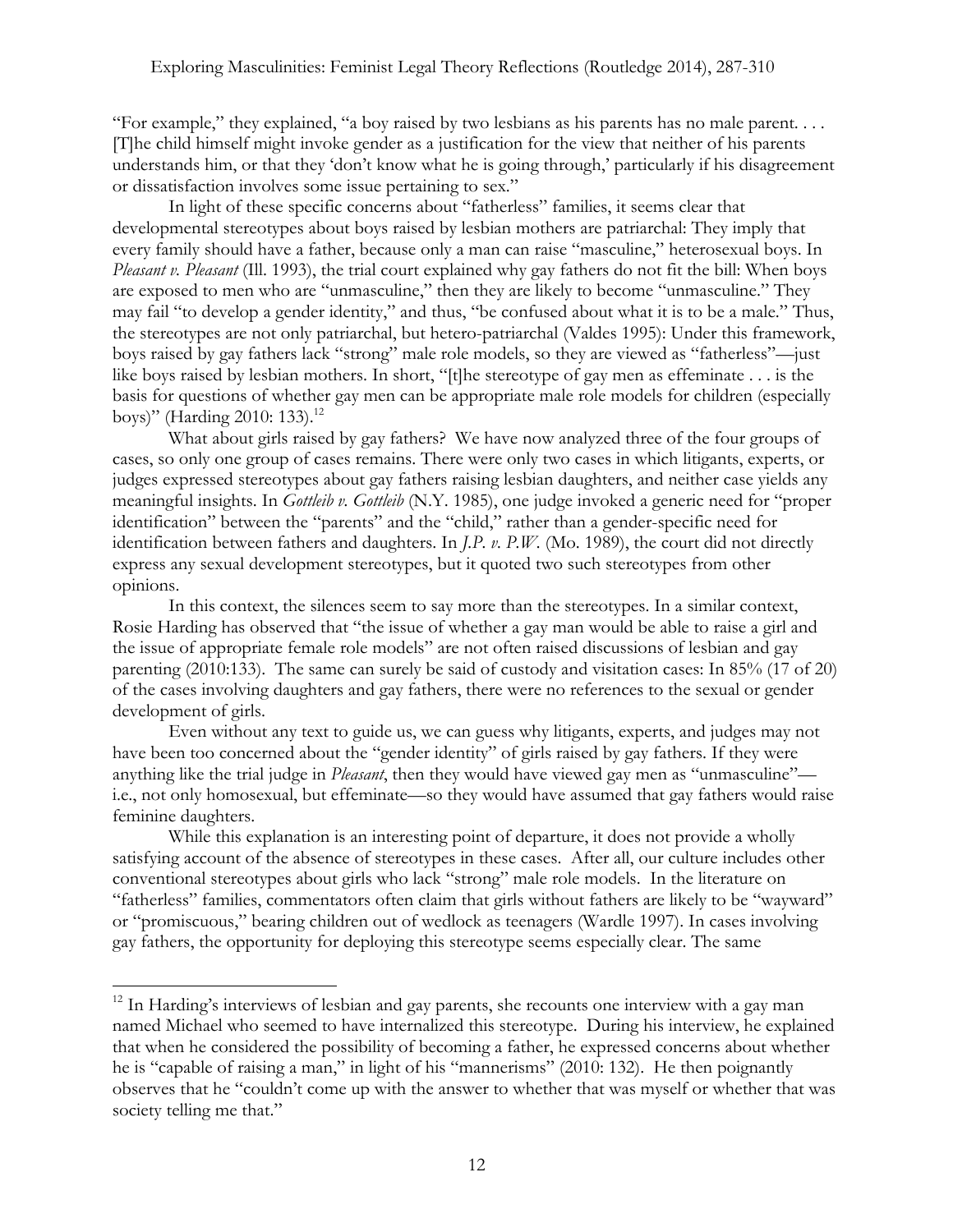commentators who have stereotyped "fatherless" girls as promiscuous have often stereotyped gay men as promiscuous. If litigants, experts, and judges had drawn a link between these two stereotypes, then we would expect them to express concerns that gay fathers would raise promiscuous daughters.

The fact remains, however, that these stereotypes did not appear in any of the custody or visitation cases involving gay men (or lesbians) with daughters. Litigants, experts, and judges expressed no concerns about gay fathers raising promiscuous daughters, and they expressed very few concerns about gay fathers raising lesbian daughters in general. Apparently, they believed that gay fathers were "strong" enough role models for daughters, even if they were not "strong" enough role models for sons. In these cases, "[t]he question of appropriate female role models does not appear to be an issue—or at least has not received anywhere like the amount of attention that has been focused on concerns about appropriate male role models" (Harding 2010: 133).

I can think of only one principle that would explain this belief, and it is derived from the hetero-patriarchal framework itself: If litigants, experts, and judges considered masculinity to be more valuable than femininity—i.e., if they adhered to a male-supremacy principle—then they would generally be more concerned about securing the role of "masculine" fathers in the production of "masculine" sons.13

As we have seen in the cases, this principle has ironic implications for both fathers and sons: Once masculinity is held to be more valuable than femininity, it becomes more important to maintain and more costly to lose—more precious and therefore more fragile (Faduli 1999, Kimmel 1994). Litigants, experts, and judges must work harder to make boys into men and fathers into patriarchs; they must intervene more often in families, and earlier in life, in order to secure the production of "masculine" boys.

## **II. Defending the Protogay Child**

 

*To begin to theorize gender and sexuality as distinct though intimately entangled axes of analysis has been . . . a great advance of recent lesbian and gay thought. There is a danger, however, that that advance may leave the effeminate boy once more in the position of the haunting abject—this time the haunting abject of gay thought itself.* —Eve Kosofsky Sedgwick $14$ 

Drawing upon my empirical findings, this part develops a critique of the U.S. legal academy's attempts to rebut stereotypes about the children of lesbian and gay parents. In responding to these stereotypes, legal scholars have cited a large body of empirical studies on the sexual development of children raised by lesbian and gay parents. In this literature, "[v]irtually all of the published research

<sup>&</sup>lt;sup>13</sup> On the surface, it may appear this distinction can be explained away by the average age of children in custody and visitation cases. In general, most of these cases involve toddlers, and cases involving teenagers are exceedingly rare. As a result, it may well be that litigants, experts, and judges were less concerned about gay fathers raising promiscuous daughters because the girls were still too young to be sexually active.

The gap in this account, however, is that it begs the question of why litigants, experts, and judges did not apply the same principle to sons raised by gay and lesbian parents. The fact that litigants, experts, and judges were willing to intervene earlier in the sexual development of boys suggests that they considered male heterosexuality to be more valuable than female heterosexuality, as I argue in the text.

 $14$  Sedgwick 1993.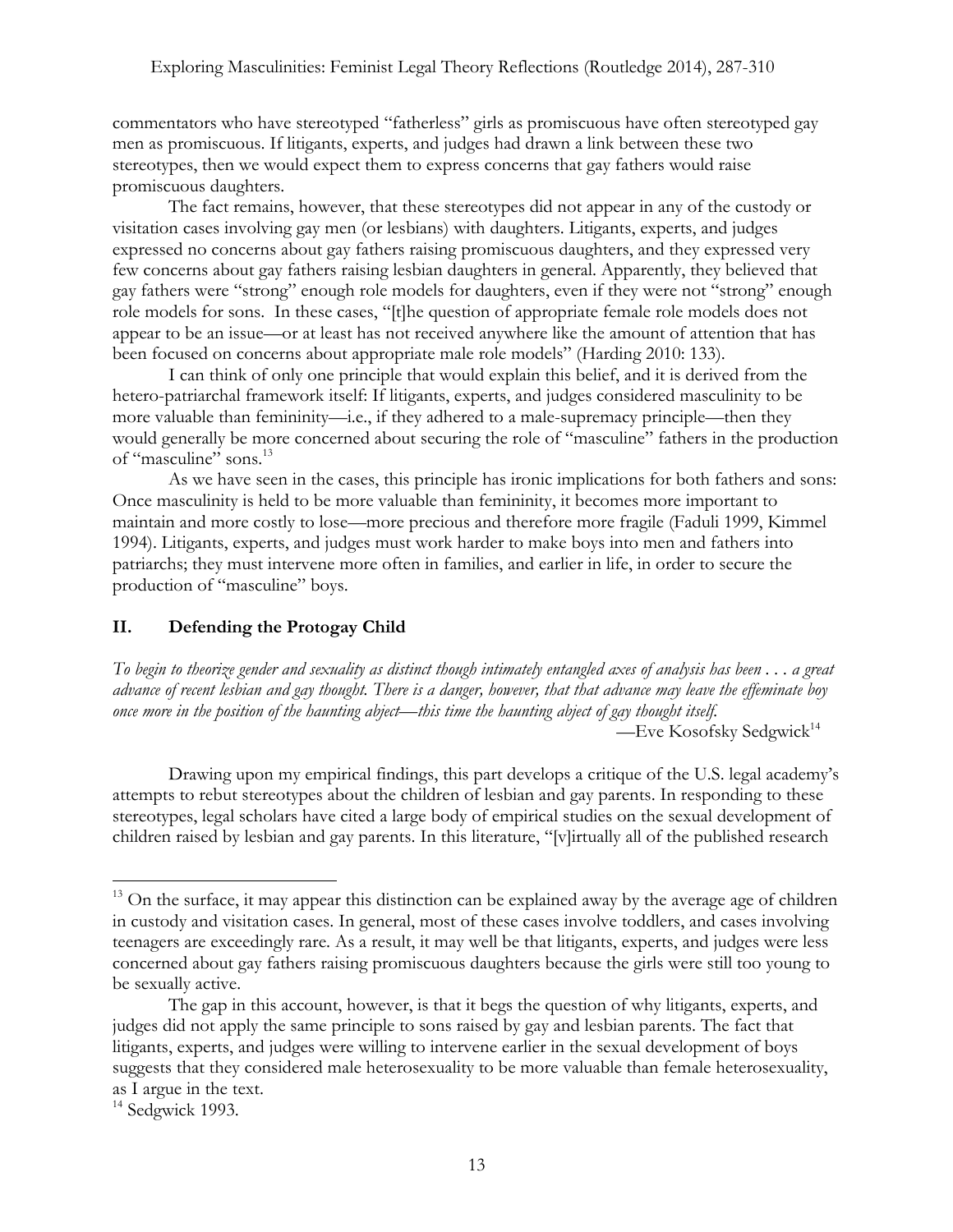claims to find no differences in the sexuality of children reared by lesbigay parents and those raised by nongay parents," and more generally, no "significant differences" of any kind (Stacey and Biblarz 2001). In a recent review of the empirical data, the American Academy of Pediatrics reported that "[n]o differences have been found in the gender identity, social roles, or sexual orientation of adults who had a divorced homosexual parent (or parents), compared with those who had divorced heterosexual parents" (Perrin et al. 2002). As both sides of the debate have observed, the "unanimity" among scholars, lawyers, and activists on this subject has been truly "remarkable" (Stacey and Biblarz 2001, Wardle 1997).

In Sections A and B below, I develop the claim that the "no difference" argument suffers from a straightforward weakness: It is based on a questionable view of the empirical data. If anything, early studies seem to suggest that role-modeling stereotypes may be empirically valid; children raised by lesbian and gay parents may be less likely to adopt traditional gender roles, more likely to develop homosexual fantasies, and more likely to engage in homosexual behavior, than children raised by heterosexual parents. If this hypothesis is validated by future studies, it will raise a profound philosophical and tactical dilemma for the LGBT equality movement.

As a rule, however, most advocates for lesbian and gay parents have responded to these provocative findings by downplaying and ignoring them. Section C highlights one of the rare exceptions to this rule: In a pathbreaking article (2003), Professor Carlos Ball both entertained and defended the possibility that children raised by lesbian and gay parents were more likely to violate traditional sex stereotypes. In this article, however, Professor Ball was not willing to entertain the possibility that such children were more likely to engage in homosexual behavior or identify as lesbian, gay, or bisexual. In Section D, I argue that Ball's distinction between stereotypes about sexual development and gender development is unhelpful. In this context, at least, stereotypes about sexual development and gender development are inextricably intertwined, and thus, our attack against them must be coordinated.

## **A. Lynn Wardle: Attacking "No Differences"**

Since the late 1990s, the U.S. legal academy's "no differences" paradigm has come under attack from opponents of lesbian and gay parenthood. In *The Potential Impact of Homosexual Parenting on Children* (1997), Lynn Wardle argued that the legal scholarship on lesbian and gay parenthood was written in a "propagandistic style" and based on "very unreliable" body of empirical studies, which he claimed were tainted by methodological and analytical flaws. Most significantly, Wardle claimed that pro-gay researchers and advocates have misrepresented the data produced by studies of lesbian and gay parenthood. Properly understood, he argued, the data "provide[] a basis for serious concerns about potential detrimental effects upon children raised by gay or lesbian parents." Like most of today's opponents of lesbian and gay parenthood, Wardle was chiefly concerned with the potential impact of lesbian and gay parents on children's sexual development: "The most obvious risk to children from their parents' homosexual behavior suggested by the current studies relates to the sexual development of the child. Both theory and empirical studies indicate the potential that disproportionate percentages of children raised by homosexual parents will develop homosexual interests and behaviors."

To bolster his argument, Wardle expressed several concerns about the findings of lesbian and gay parenting studies. To a remarkable extent, he shared the same concerns expressed by litigants, experts, and judges in custody and visitation cases. In his view, one study indicated that more than 10% of the sons of gay men identified as gay in adulthood, another suggested "a link between a daughter's sexual behavior and fantasy and her mother's homosexual behavior," and yet another reported that "boys raised by homosexual mothers may have a lower self-image regarding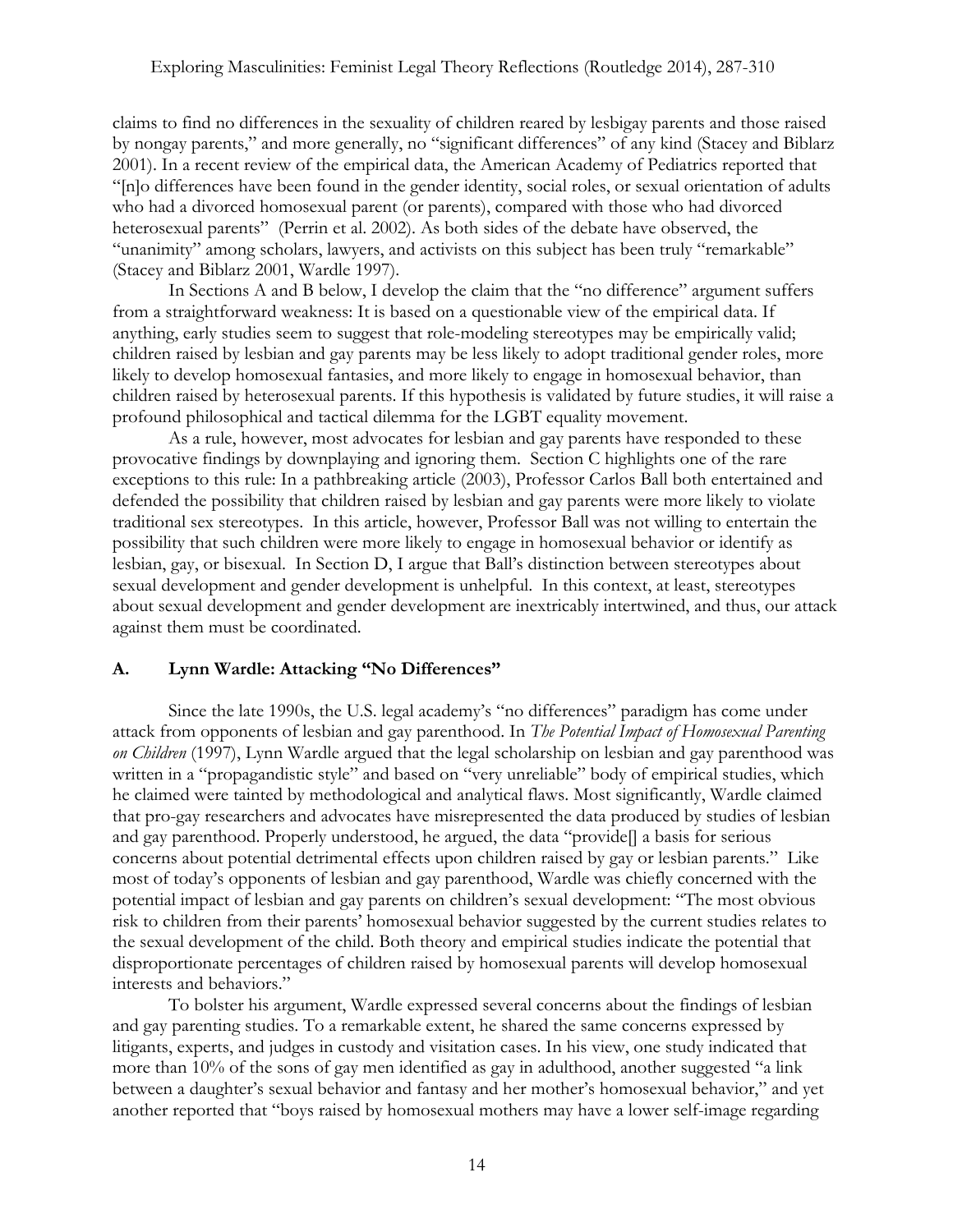masculinity." In other words, Wardle expressed specific concerns about gay fathers raising gay sons, lesbian mothers raising lesbian daughters, and lesbian mothers raising "unmasculine" sons. He did not, by contrast, express any developmental concerns about daughters raised by gay fathers. Like other opponents of lesbian and gay parenthood, Wardle invoked the literature on "fatherless" families, analogizing the children of lesbian mothers to the children of single mothers.

## **B. Judith Stacey and Timothy Biblarz: Acknowledging Differences**

In the ten years since it was published, Wardle's article has played to mixed reviews in the U.S. While the article has been cited favorably by judges in custody and adoption cases, it has been rejected by most legal scholars, who overwhelmingly support lesbian and gay parenthood. For present purposes, however, the reaction of two sociologists is most relevant. In 2001, Judith Stacey and Timothy Biblarz published an article in the *American Sociological Review*, in which they asked, *(How) Does the Sexual Orientation of Parents Matter?* The answer, they argued, is that the sexual orientation of parents matters "somewhat more" than pro-gay researchers have acknowledged.

The article offers profound insight into the ways that ideology and fear have shaped the popular, academic, and legal debates over lesbian and gay parenthood, so it is worth describing Stacey's and Biblarz's argument in some detail. From the start, the authors emphasized that they were sympathetic to the case for lesbian and gay parenthood, and more generally, to the case for the equal treatment of gay men, lesbians, and bisexuals. They were sharply critical of Wardle's arguments against lesbian and gay parenthood, including his analogy between lesbian and "fatherless" families.

Stacey and Biblarz reluctantly agreed, however, with Wardle's suggestion that "ideological pressures constrain intellectual development in this field." "In our view," they explained, "it is the pervasiveness of social prejudice and institutionalized discrimination against lesbians and gay men that exerts a powerful policing effect on the basic terms of psychological research and public discourse on the significance of parental sexual orientation." "Because anti-gay scholars seek evidence of harm," they concluded, "sympathetic researchers defensively stress its absence."

After surveying the empirical data on lesbian and gay parenthood, Stacey and Biblarz reported a controversial result: They claimed that researchers have "downplayed" evidence that the children of lesbian and gay parents were actually different than the children of heterosexual parents, out of legitimate fears about how such evidence would be used by opponents of lesbian and gay parenthood. Moreover, the authors claimed that researchers have been "hesitant to theorize" about how the "no differences" paradigm could be squared with any of the prevailing theories of sexual and gender development.

To analyze the empirical data, Stacey and Biblarz gathered twenty-one studies of lesbian and gay parenthood published between 1981 and 1998, which they considered the "best equipped to address sociological questions about how parental sexual orientation matters to children." After conducting an independent review, they found statistically significant differences concerning the sexual and gender development of the children of lesbian and gay parents—differences that they claimed had been downplayed and ignored by the researchers who conducted the studies.

The key findings were related to "children's gender preferences and behavior" and "children's sexual preferences and behavior." With respect to children's gender development, Stacey and Biblarz relied on five studies of the children of lesbian mothers (Steckel 1987, R. Green et al. 1986, Golombok et al. 1983, Hotvedt and Mandel 1982, Hoeffer 1981). Analyzing these studies, they found that the daughters of lesbian mothers "more frequently dress, play, and behave in ways that do not conform to sex-typed cultural norms" and held "higher aspirations to nontraditional gender occupations . . . . such as doctor, lawyer, engineer, and astronaut." With respect to sons of lesbian mothers, the authors found mixed results. "On some measures, like aggressiveness and play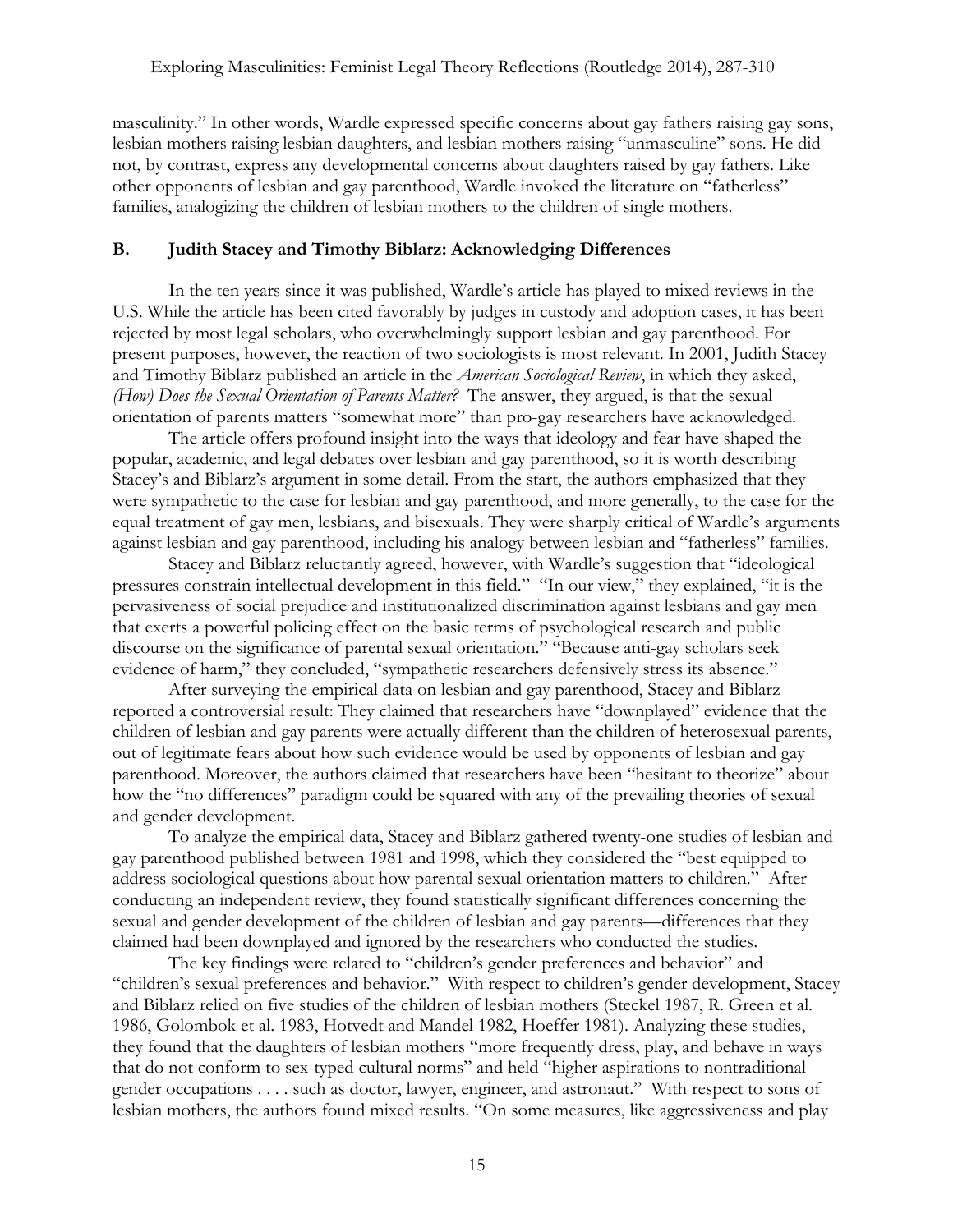preferences," they found that "the sons of lesbian mothers behave in less traditionally masculine ways than those raised by heterosexual single mothers." "[O]n other measures, such as occupational goals and sartorial styles," they did not find any statistically significant differences between the two groups of sons.

With respect to children's sexual development, Stacey and Biblarz relied upon two "intergenerational" studies—one study of the adult children of lesbian mothers (Tasker and Golombok 1997) and one study of the adult sons of gay fathers (Bailey et al. 1995). Of the two studies, the authors emphasized the first, which they regarded as one of the best designed of the twenty-one studies that they reviewed.

Reviewing the first study, Stacey and Biblarz found that the children of lesbian mothers were more likely to engage in homosexual behavior than the children of heterosexual mothers, and even when they had not engaged in homosexual behavior, they were more likely to entertain the possibility of doing so. These children were not, however, more likely to identify as gay, lesbian, or bisexual.<sup>15</sup> Reviewing the second study, the authors found that the adult sons of gay fathers reported "a moderate degree of parent-to-child transmission of sexual orientation." These sons, in other words, were more likely than others to identify as gay or bisexual.<sup>16</sup>

With respect to other aspects of child development, Stacey and Biblarz generally confirmed the other researchers' conclusions that "no significant differences" existed in the "self-esteem," "psychological well-being," and cognitive ability of the children of lesbian and gay parents. "The few significant differences found," they added, "actually tend to favor children with lesbian mothers." Based on this review of the empirical data, they argued: "Most of the differences in the findings . . . cannot be considered deficits from any legitimate public policy perspective. They either favor the children with lesbigay parents . . . or represent 'just a difference' of the sort democratic societies should respect and protect." For these reasons, they concluded, "there is no evidentiary basis for considering parental sexual orientation in decisions about children's 'best interest.'"

## **C. Carlos Ball: Defending Gender Differences**

 

The Stacey and Biblarz article caused quite a stir in debates over lesbian and gay parenthood. It was widely reported in the popular press when it was published, and it has been frequently quoted in cases, casebooks, and law review articles in subsequent years.

The U.S. legal academy's response to the article has been a case study in the politics of lesbian and gay parenthood, and a testament to the article's claim that "ideological pressures constrain intellectual development in this field." Opponents of lesbian and gay parenthood have welcomed the article, which they cite as conclusive proof that gay men and lesbians should not be granted custody, visitation, adoption, or marriage rights. Among advocates, however, the reaction has been much more guarded. In law review articles, legal scholars have generally downplayed the article's finding that there were "differences" between the children of lesbian and gay parents and the children of heterosexual parents. If they refer to the article at all, they typically cite only the

<sup>&</sup>lt;sup>15</sup> This year, however, Stacey and Biblarz published a follow-up meta-analysis in which they found new evidence that the daughters of lesbian mothers were less likely to identify as heterosexual, based on a 2006 working paper by Bos et al. (Biblarz and Stacey 2010). In addition, a more recent study has produced evidence that such girls are more likely to identify as bisexual (Gartrell et al. 2010).

<sup>&</sup>lt;sup>16</sup> This finding has not been replicated in subsequent studies, which show significant differences in the influence of a parent's sexual orientation on boys and girls (Biblarz and Stacey 2010, Gatrell et al. 2010).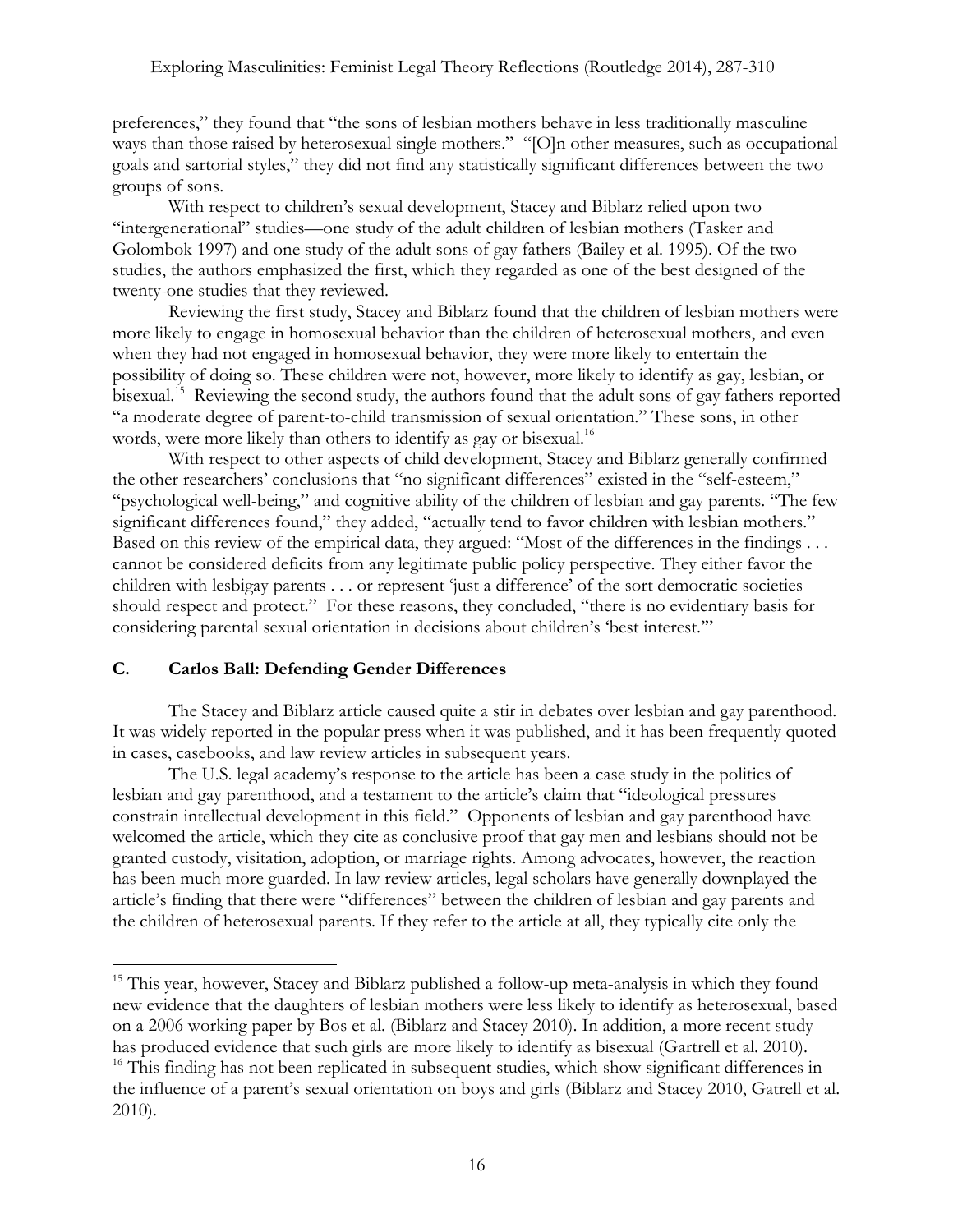conclusion that there were "no differences" that could be considered "deficits"—without acknowledging that the authors found significant differences in children's gender and sexual development.

In this literature, only one scholar has squarely confronted the legal implications of the article's controversial findings. This exceptional scholar is Carlos Ball, the legal academy's chief critic of Lynn Wardle's arguments against lesbian and gay parenthood. In *Lesbian and Gay Families: Gender Nonconformity and the Implications of Difference* (2003), Ball considered whether the findings presented by Stacey and Biblarz could justify laws prohibiting adoptions by lesbian and gay couples.

Rather than insisting that the differences observed by Stacey and Biblarz were not significant, Ball acknowledged that they marked a "turning point" in the debate over lesbian and gay parenthood. "As a practical matter," he conceded, "it is not likely that . . . state policy makers, judges, or the opponents of lesbian and gay families will soon view differences associated with gender and sexual preferences and behavior as irrelevant" to determinations of children's best interests. "It is therefore necessary," he resolved, "to explore some of the policy and legal implications of the differences noted by Stacey and Biblarz."

For the sake of argument, Ball assumed that the article's findings about children's "gender related differences" were not only "plausibl[e]" but would be "confirm[ed]" by future studies. In other words, he assumed that when children are raised by lesbian and gay parents, they are less likely to conform to traditional gender roles. "Daughters of lesbians and gay men," he conceded, "may be more interested in 'masculine' clothing or in careers that have traditionally been the prerogative of men," and "the sons of lesbians and gay men may be less interested in sports or more interested in nurturing."

Ball argued, however, that even if these findings were confirmed, they could not provide a legitimate basis for laws prohibiting adoptions by lesbian and gay couples, because laws based on sex stereotypes violate the Equal Protection Clause of the U.S. Constitution. Quoting the Supreme Court's decision in *United States v. Virginia* (U.S. 1996), Ball reasoned that laws cannot be justified by "fixed notions concerning the roles and abilities of males and females" or "overbroad generalizations about the different talents, capacities, or preferences of males and females."

In light of the "no differences" paradigm of debates over lesbian and gay parenthood, and the legal academy's tendency to ignore the relationship between homophobia and sexism in this field, Ball's argument is both refreshing and courageous. Although his claims were specifically tailored to adoption laws, they could be extended to custody and visitation cases with one minor adjustment: In custody and visitation cases, it is not a statute that is based on gender stereotypes but a court's determination of a child's best interests.

Based on the analysis of these cases in Part I, we are in a position to see that Ball's willingness to defend gender development differences could be especially useful to lesbian mothers raising sons, who so often confront stereotypes about the formation of the boy's "gender identity" and his adoption of "masculine" roles. Rather than conceding that boys should be "masculine"— "no different" than boys raised by "masculine" fathers—lesbian mothers could invoke the constitutional prohibition against sex stereotypes, insisting that the state has no legitimate interest in the production of "masculine" boys.

## **D. Carlos Ball: Ignoring Sexual Differences**

In one respect, however, Ball's argument is surprisingly limited: It is expressly confined to stereotypes about children's gender development; it does not address stereotypes about children's sexual development at all.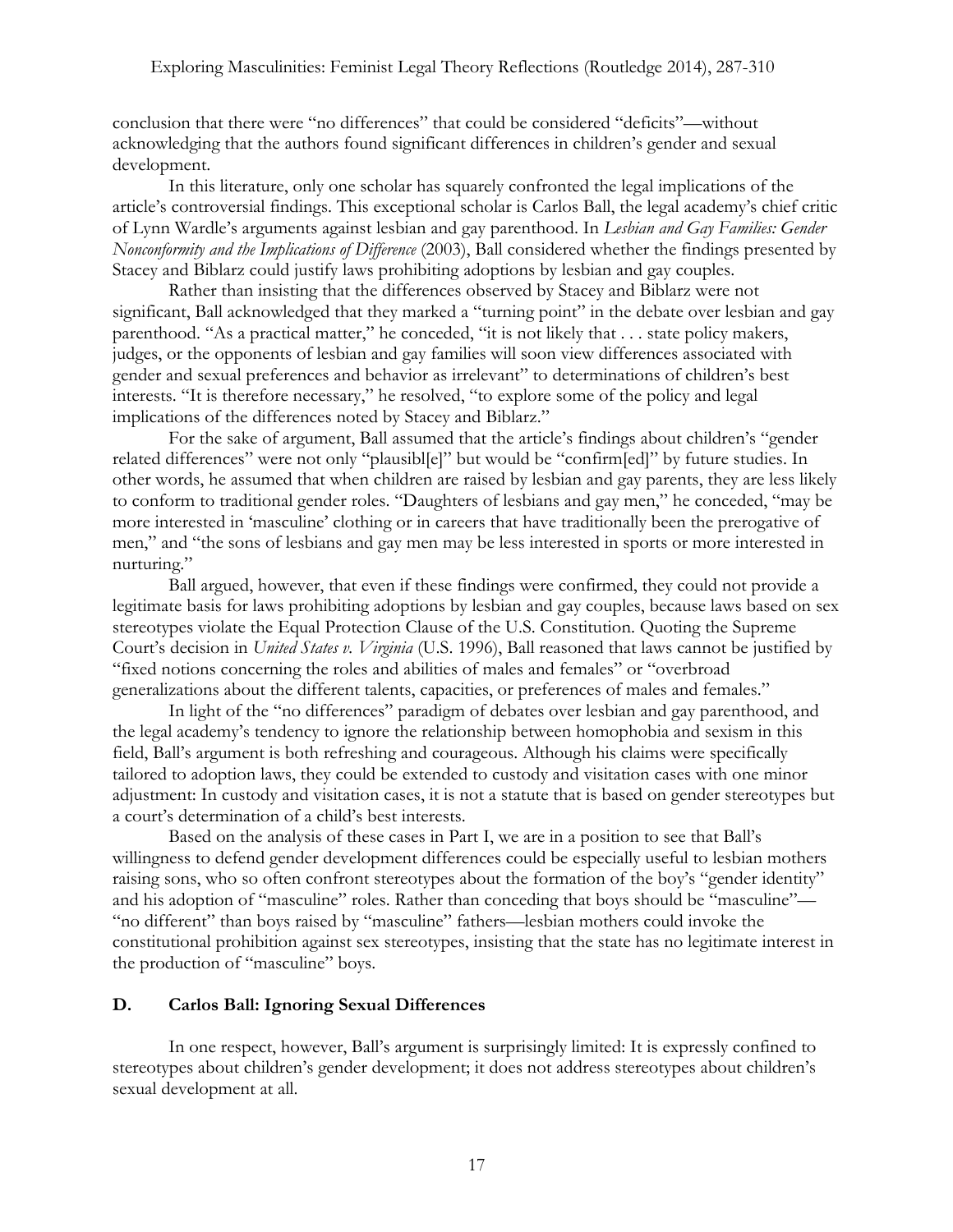In reviewing the Stacey and Biblarz article, Ball drew a sharp distinction between the article's findings on "gender behavior and preferences" and "sexual behavior and preferences." For the sake of argument, he was willing to concede the empirical controversy over children's gender development, so that he could "focus fully on the implications of difference in this area, and in particular on the effects of such difference on the equality claims [of] lesbian and gay parents." He was not, however, willing to concede the empirical controversy over children's sexual development—not even for the sake of argument.

Ball argued that the evidence on gender development had reached "a minimum threshold of plausibility," but he claimed that the evidence on sexual development was not "anywhere near" such a "minimum threshold." On this ground, he refused to entertain the notion that the children of lesbian and gay parents might be more likely to develop homosexual fantasies, engage in homosexual behavior, or identify as lesbian, gay, or bisexual. Above all, he emphasized that the evidence on sexual development was based on "only one study" and contradicted by "many studies," whereas the evidence on gender development was "found in multiple studies." He warned that "[w]e should be careful before we reach any conclusions, even tentative ones, regarding the transmissibility of sexual orientation from parents to children based on only one study of roughly twenty-five children of lesbian mothers." "[W]hatever conclusions are reached from only one study," he continued, "are likely to be so speculative so as to be both useless and dangerous."

This is not the place, and I am not the person, to resolve a long-standing dispute over the empirical data on lesbian and gay parenthood. While I have a few qualms about Ball's view of the data, I will not dwell on the empirical controversy here.<sup>17</sup> For present purposes, I will focus on the strategic implications of Ball's analysis for advocacy on behalf of lesbian and gay parenthood.

In custody and visitation cases, lesbian and gay parents do not have the luxury of avoiding "dangerous" speculations about sexual development—or at least, they cannot avoid them by invoking Ball's sharp distinction between the empirical data on gender development and sexual development. As Francisco Valdes (1995) has observed, our legal system often conflates sex, gender, and sexual orientation in order to facilitate discrimination against "queers, sissies, dykes, and tomboys." Because litigants, experts, and judges conflate sexual orientation with gender identity and gender roles, they also conflate sexual development stereotypes with gender development stereotypes. This dynamic is especially apparent in cases involving boys raised by lesbian mothers, the only cases in which gender development stereotypes have actually appeared. As a result, we cannot pick our battles here, even as a strategic matter. In order to challenge gender development stereotypes effectively, we must challenge sexual development stereotypes as well.

In custody and visitation cases, the overlap between gender development stereotypes and sexual development stereotypes was nearly perfect. In all but one (7 of 8) of the cases in which parents were subjected to stereotypes about gender development, they were also subjected to stereotypes about sexual development. In several of these cases, the two concerns were so thoroughly connected, conflated, and collapsed that it was not possible to say which one influenced the other or even to distinguish them from each other.

Recall that in *Dailey v. Dailey* (1981), a psychologist testified that it would be "preferable" to raise Rusty, a four-year-old boy, in "a normal relationship wherein males and females adhere to their roles," because "homosexuality is a learned trait and it would be very difficult for Rusty to learn and approximate sex role identification from a homosexual environment." In *M.J.P. v. J.G.P* (1982), a psychiatrist described the "sexual identity" of the mother's six-year-old boy as "masculine." In *Lundin v. Lundin* (1990), the court cited a psychologist's concerns that if a two-year-old boy were

 $17$  For a more thorough critique of Ball's argument, see Rosky 2009.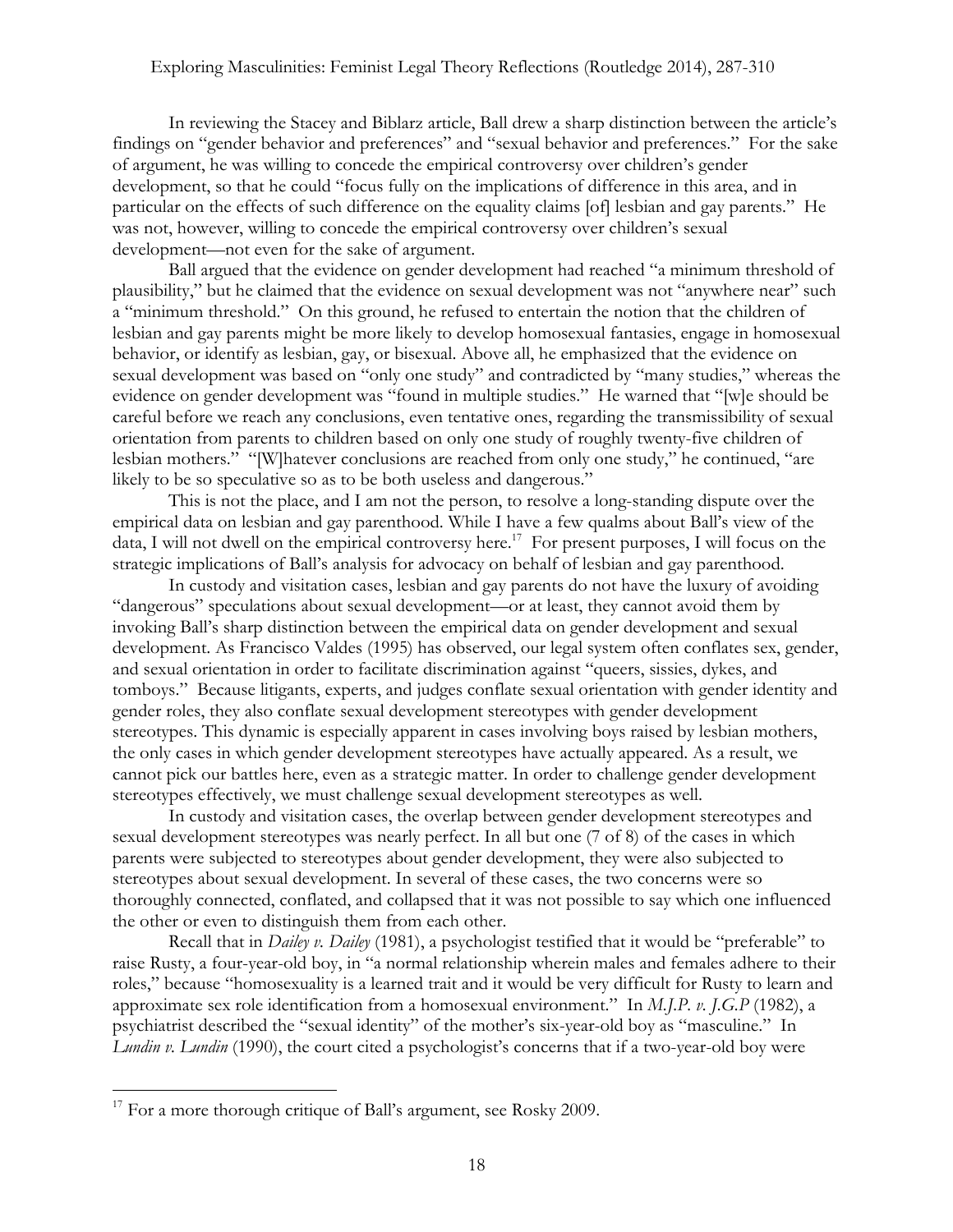raised by his lesbian mother, he may not learn "masculine and female" roles, which the psychologist described as "sex appropriate roles." In response to the court's question about the boy seeing his mother and her partner sharing a bed, the psychologist testified: "I would be concerned if the role models were confused so that a child would not understand or know that this"—i.e., the mother's homosexuality—"was not typical or usual or to be expected." Finally, in *Pleasant v. Pleasant* (1993), the trial court expressed concerns about a ten-year-old boy's "sexual orientation" and "gender identity problem," and the court repeatedly described gay men as "unmasculine."

The phenomenon is by no means unique to custody and visitation cases. In *Lofton v. Kearney* (Fla. 2004), the plaintiffs argued that Florida's law prohibiting adoptions by gay men and lesbians was unconstitutional. In defense of the law, the state claimed that "dual-gender parenting" plays "a vital role . . . in shaping sexual and gender identity and in providing heterosexual role modeling." In upholding the law, the district court relied upon the state's interest in providing "proper gender role modeling" and promoting "proper gender identification," while the appellate court relied upon the state's interest in providing "heterosexual role models."

In fact, the phenomenon is not even limited to court cases—it comes up often in the scholarship on lesbian and gay parenthood. Lynn Wardle's (1997) work, for example, leaves little question that his concerns about gender development are both linked to and derived from his concerns about sexual development. For Wardle, "the most obvious risk to children from their parents' homosexual behavior suggested by the current studies relates to the sexual development of the child." He has argued at length, in several places, that "children raised by homosexual parents will develop homosexual interests and behaviors." By contrast, he has spared only two sentences in one article to express concerns about the "masculinity" of boys and the "cross-dressing" of girls, in the midst of a list of other concerns about the sexual development of children raised by lesbian and gay parents.

In light of the ubiquitous conflation of gender development stereotypes with sexual development stereotypes, I am concerned that Ball's limited defense of gender development differences may fall on deaf ears—especially in cases involving gay fathers raising sons, and lesbian mothers raising daughters, where sexual development stereotypes are most prevalent. Among opponents of lesbian and gay parenthood, concerns about gender development are rarely expressed by themselves, and they are often expressed as synonyms or euphemisms for concerns about sexual development. By overlooking the relationship between sexism and homophobia, Ball seemed to impose an unnecessary limitation on the scope of his argument—a limitation which, in my view, prevented him from hitting his mark.

To some extent, Ball may have been concerned about asking too much of judges: In order to advocate on behalf of lesbian and gay children, one must make a more ambitious argument, which depends on a much broader extension of existing case law. There is no question that under today's equal protection jurisprudence, it is significantly easier to challenge sexist stereotypes than homophobic stereotypes. Although recent decisions from the California, Connecticut and Iowa Supreme Courts are promising (*Varnum v. Brien*, Iowa 2009, *In re Marriage Cases*, Cal. 2008, *Kerrigan v. Commissioner of Public Health*, Conn. 2008), federal courts have widely rejected the claim that discrimination against gay men and lesbians is "inherently suspect."<sup>18</sup>

In some cases, this tradeoff may not be required; as we saw in Part I, even when judges do not articulate stereotypes about gender development, they sometimes articulate explicitly sex-based

<sup>&</sup>lt;sup>18</sup> In Perry v. Schwarzenegger (Cal. 2010), a federal court struck down California's Proposition 8. In doing so, however, the judge applied rational basis review, expressly avoiding the question of whether sexual orientation classifications are "suspect."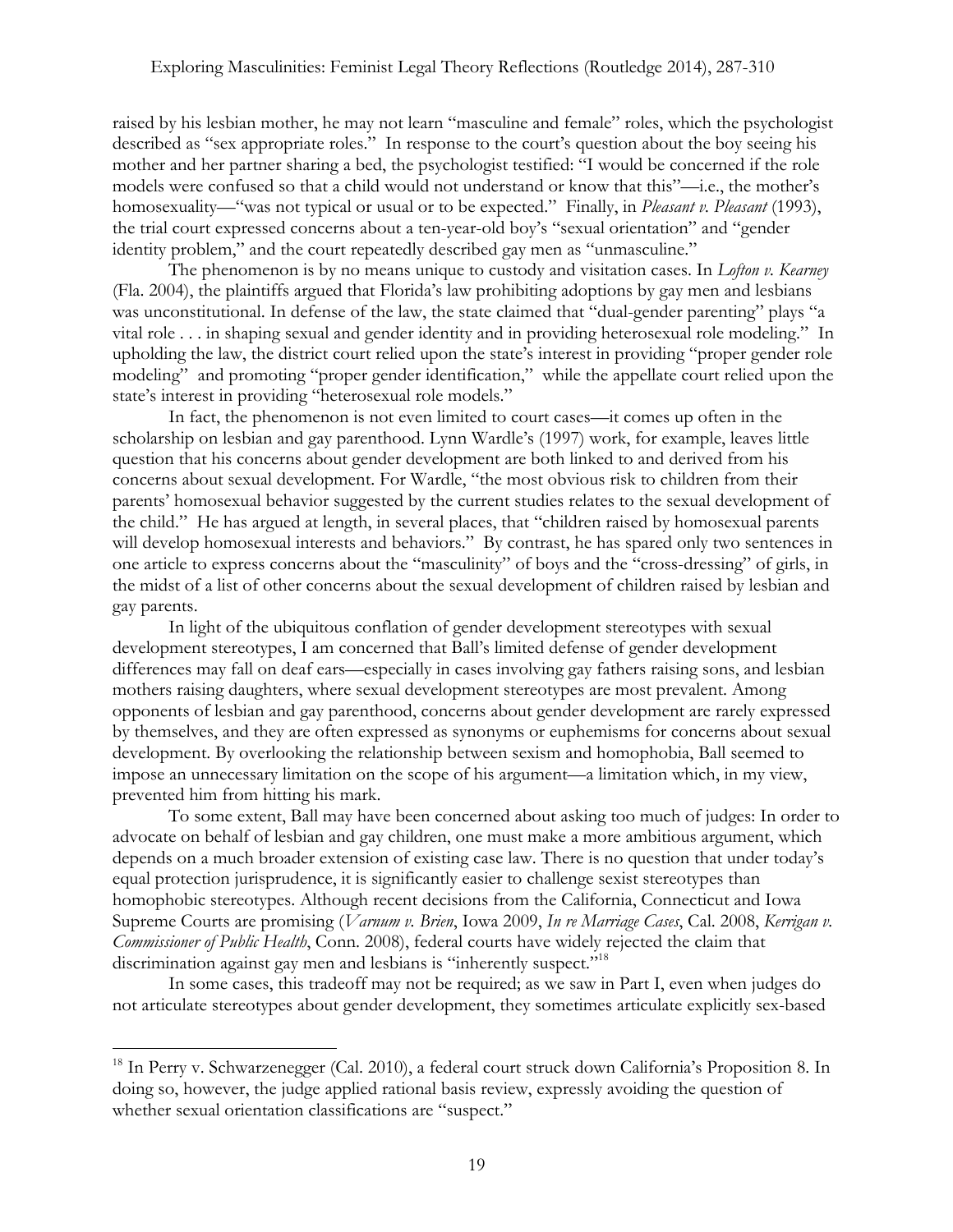stereotypes about sexual development—especially in cases involving a gay or lesbian parent and a child of the same sex. In *Bennett v. O'Rourke* (1985), for example, the court's ruling was based explicitly on the "increased chance of role-modeling" because "the homosexual parent and the minor child [we]re both female." In such cases, the parent might challenge these stereotypes by invoking the Supreme Court's holding in *United States v. Virginia* (1996) that state action may not be based "on fixed notions concerning the roles and abilities of males and females."

Such cases are already rare, however—and if lesbian and gay parents begin challenging judges who articulate sex-based stereotypes, then these cases are likely to become even rarer. Sooner or later, a gay or lesbian parent will be stereotyped as a recruiter or a role model and the judge's assumptions about the parent's sex and the child's sex will not be expressed in his ruling.<sup>19</sup> In these cases, parents and advocates will have to make difficult choices, and the argument for lesbian and gay parenthood will have to stand or fall by itself.

## **Conclusion**

 

The choices facing lesbian and gay parents are not easy to make, but the options are fairly straightforward. On the one hand, we could insist that the sons and daughters of lesbian and gay parents are "no different"—no more likely to be homosexual, no less likely to be heterosexual than the children of heterosexual parents. On the other hand, we could acknowledge that they may well be different, but we can insist that a child's homosexuality is "just a difference"—the kind of difference that a democracy should "respect and protect" (Stacey and Biblarz 2001). By confronting the fear of parent-to-child transmission, we stand not only to win greater protections for lesbian and gay parents but to challenge the ubiquitous "fantasy that gay and lesbian youth do not exist" (Ruskola 1996).

Without the support of sex discrimination laws, the route to progress may well be slower, but the argument would not be wholly without precedent. In *Romer v. Evans* (U.S. 1996), the Supreme Court held that under the Equal Protection Clause, a state's actions may not be based solely on "animus" toward gay men and lesbians. More recently, in *Perry v. Schwarzenegger* (Cal. 2010), a federal trial judge applied the principle of *Romer* in a novel and promising manner: In striking down California's Proposition 8—a state law that prohibits same-sex couples from marrying—the judge found that the law was based on the "fear that exposure to homosexuality would turn children into homosexuals," and the assumption that "parents should dread having a gay or lesbian child." These fears, the judge reasoned, were "completely unfounded"—not because a child's sexual orientation cannot be influenced or changed, but because a child's sexual orientation is legally irrelevant. The notion that children should be discouraged from being lesbian, gay, or bisexual, the judge suggested, was nothing more than a form of homophobia—a kind of "animus" against lesbian, gay, and bisexual people, which may no longer serve as a legitimate justification for our country's laws.

<sup>&</sup>lt;sup>19</sup> This consequence is one of the costs of focusing legal argument on the use of explicit stereotypes, which is well known to civil rights scholars and lawyers in other contexts. By challenging explicit stereotypes, one may effectively "teach" litigants, experts, and judges to avoid making such references in future cases. To some people, a world in which people no longer articulated anti-gay stereotypes may seem like an obvious improvement, but it would not necessarily be a better world for gay and lesbian parents. The literature on implicit bias warns that even when people no longer rely explicitly on stereotypes, they may continue to rely implicitly on stereotypes. In comparison to explicit bias, implicit bias is considerably more difficult to detect and resist (Bodensteiner 2003).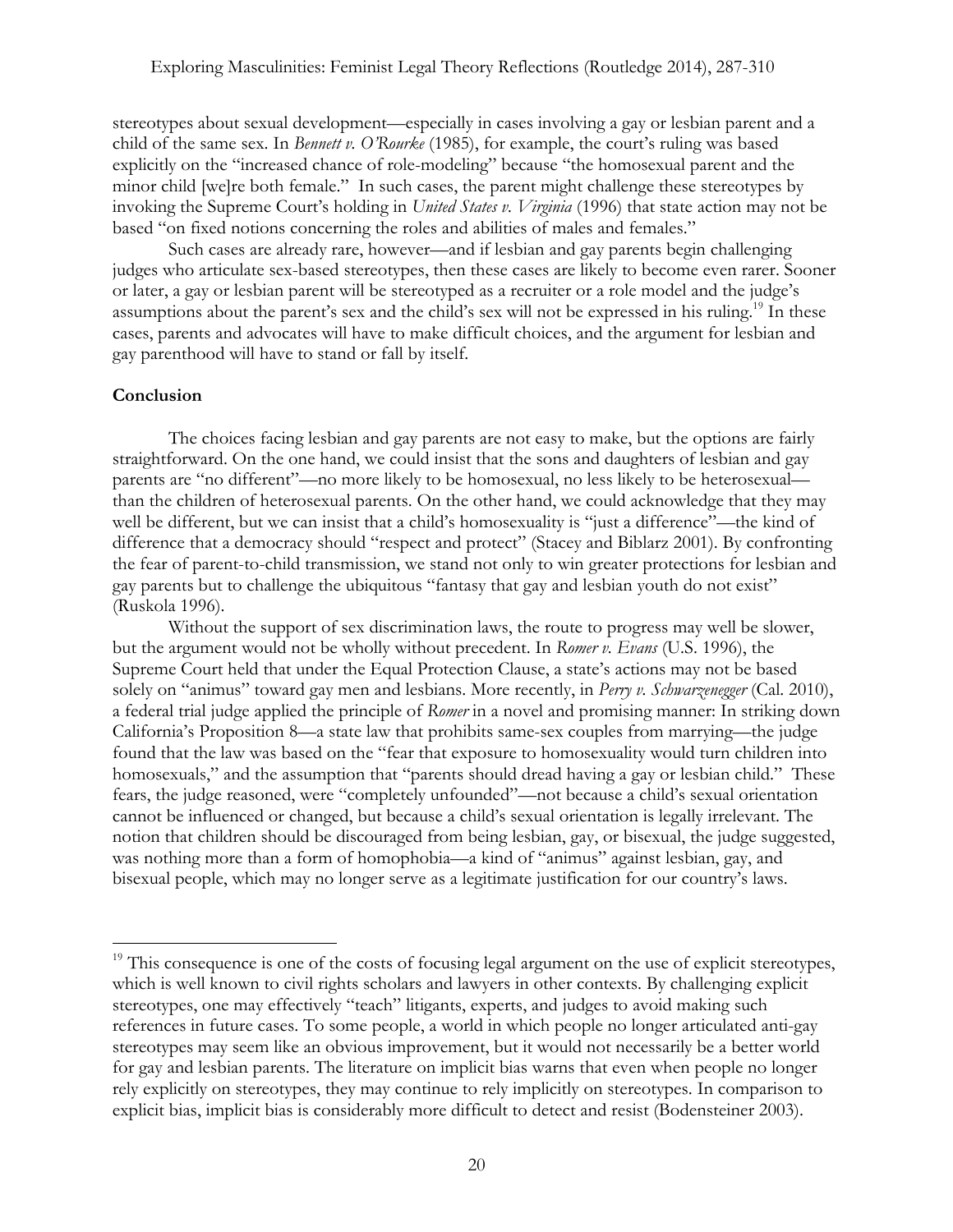I do not mean to predict that in the short run, lesbian and gay parents will win more custody and visitation cases by adopting this argument, invoking the principle of *Romer* to challenge a judge's conventional, strongly held beliefs about childhood sexual development. In light of the constitutional protections historically afforded to lesbians and gay men—and the pervasive, enduring hysteria surrounding the sexuality of children—such a prediction would be hopelessly naïve. In the short term, it does not seem likely that many judges will be persuaded by this argument—especially those who are already inclined to rule against lesbian and gay parents based on sexist and homophobic stereotypes.

Nor do I mean to suggest casually that lesbian and gay parents should advance a long-shot claim for the long-term good, without regard to the profound interests at stake in custody and visitation cases. When lesbian and gay parents confront homophobia and sexism in such cases, they are asked to balance the fight for a parent-child relationship against the broader fight for lesbian and gay parenthood. In such circumstances, strategic decisions are painful and difficult. I have no magic recipes for making such tradeoffs; I leave them to individual parents and lawyers to make for themselves.

But scholars are another matter. As academics, we have an obligation to make claims that are not only useful but truthful, and we have the freedom to develop arguments that may not be advanced or adopted for years. My hope is that sooner or later—the sooner, the better—parents, lawyers, and judges will be ready to stand up not only for the idea that gay men and lesbians can be parents, but for the idea that children should be free to love who they love, be who they are, and become the kind of adults who they want to become.

Sources Cited

American Psychiatric Association. *Diagnostic and Statistical Manual of Mental Disorders*. 3rd Edition. Washington D.C.: American Psychiatric Association.

American Psychiatric Association. *Diagnostic and Statisitcal Manual of Mental Disorders*. 4th Edition. Washington D.C.: American Psychiatric Association.

Bailey, J. 1995. Sexual orientation of adult sons of gay fathers. *Developmental Psychology*, 31(1), 124-129.

Ball, C. 2003. Lesbian and gay families: gender nonconformity and the implications of difference. *Capital University Law Review*, 31(4), 691-749.

Biblarz, T. and Stacey, J. 2010. How does the gender of parents matter? *Journal of Marriage and Family*. 72(1), 3-22.

Blankenhorn, D. 1995. *Fatherless America: Confronting Our Most Urgent Social Problem*. New York: BasicBooks.

Bieber, I. 1972. *Homosexuality: A Psychoanalytical Study*. New York: Vintage Books.

Bosman, J. 2008. Obama calls for more responsibility from black fathers, *New York Times*, 16 June, A15.

Boyd, S. 1998. Lesbian (and gay) custody claims: what difference does difference make? *Canadian Journal of Family Law*, 15(1), 131-152.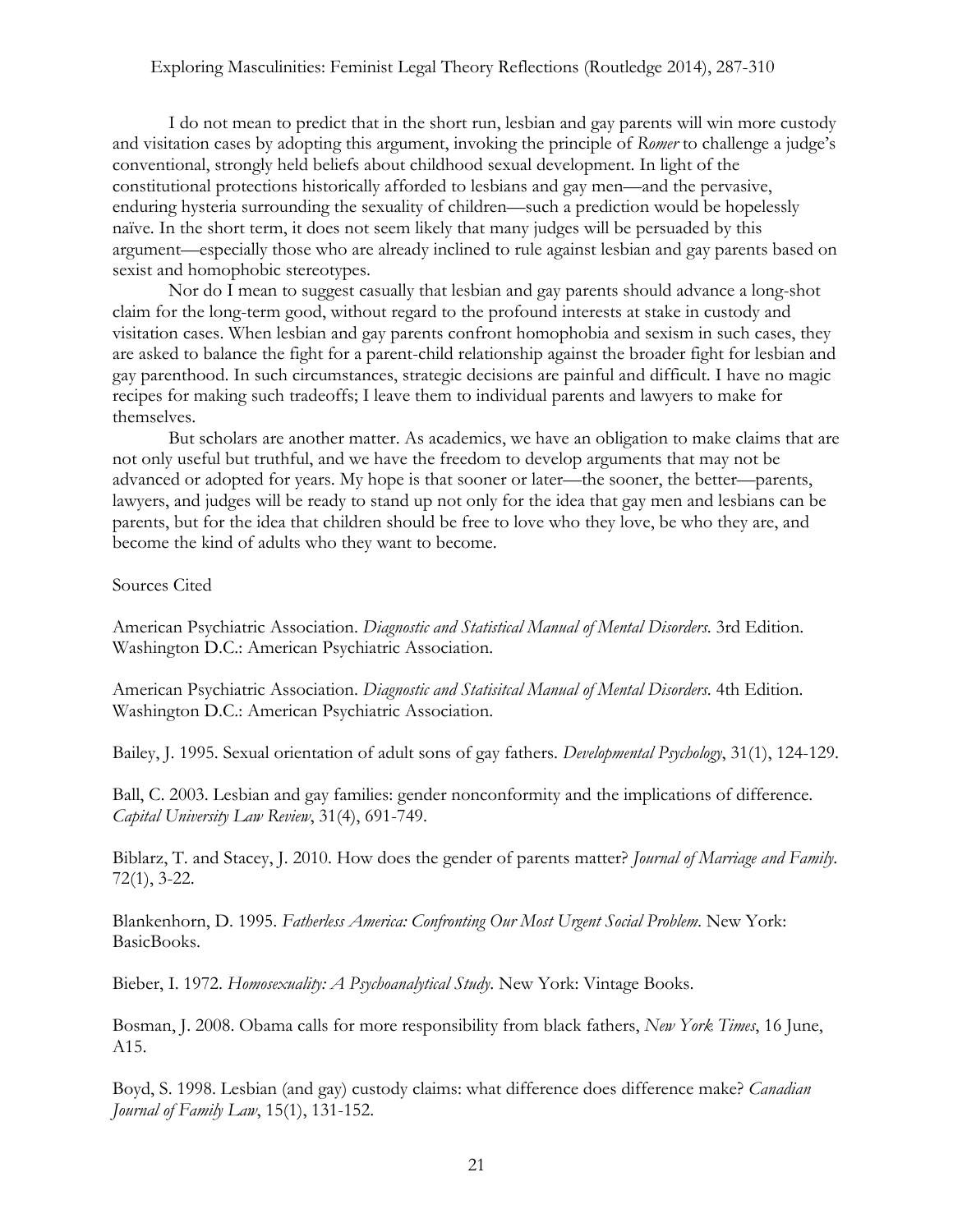Coates, S. and Zucker, K. 1988. Gender identity disorders in children, in *Second Handbook of Clinical Assessment of Children and Adolescents*, edited by C. Kestenbaum and D. Williams. New York: New York University Press, 893-914.

Collier, R. 1995. *Masculinity, Law and the Family*. New York and London: Routledge.

Connell, R.W., Hearn, J., and Kimmel, M.S. 2004. Introduction, in *Handbook of Studies on Men and Masculinities*, edited by M.S. Kimmel, J. Hearn, and R.W. Connell. London: Sage Publications, 1-12.

Connell, R.W., and Messerschmidt, J. 2005. Hegemonic Masculinity: Rethinking the Concept. *Gender and Society*, 19(6), 829-859.

Dalton, S. 2003. From presumed fathers to lesbian mothers: sex discrimination and the legal construction of parenthood. *Michigan Journal of Gender and Law*, 9(2), 261-326.

Dowd, N. 2008. Masculinities and Feminist Legal Theory. *Wisconsin Journal of Law*, *Gender and Society*, 23(2), 201-248.

Engel, J. 2006. *The Epidemic: A Global History of AIDS*. New York: HarperCollins.

Eskridge, W. and Hunter, N. 2004. *Sexuality, Gender, and the Law*. Westbury, New York: Foundation Press.

Flaks, D. 1994. Gay and lesbian families: judicial assumptions, scientific realities. *William and Mary Bill of Rights Journal*, 3(1), 345-372.

Freud, S. 1905. Three essays on the theory of sexuality, in *The Standard Edition of the Complete Psychological Works of Sigmund Freud*, edited by Sigmund Freud, et al. London: Hogarth Press, 197-224.

Freud, S. 1937. Analysis terminable and interminable, in *The Standard Edition of the Complete Psychological Works of Sigmund Freud*, edited by Sigmund Freud, et al. London: Hogarth Press, 243-244.

Gartrell, N. et al. 2010. Adolescents of the U.S. national longitudinal lesbian family study: sexual orientation, sexual behavior, and sexual risk exposure. *Archives of Sexual Behavior*, Online First, available at http://www.springerlink.com/content/d967883qp3255733/fulltext.pdf.

Green, R. 1987. *The Sissy Boy Syndrome and the Development of Homosexuality*. New Haven: Yale University Press.

Goldstein, E. and Horowitiz, L. 2003. *Lesbian Identity and Contemporary Psychotherapy: A Framework for Clinical Practice*. Hillsdale, New Jersey: Analytic Press.

Halley, J. 2006. *Split Decisions: How and Why to Take a Break from Feminism*. Princeton, New Jersey: Princeton University Press.

Harding, R. 2010. *Regulating Sexuality: Legal Consciousness in Lesbian and Gay Lives*. New York: Routledge.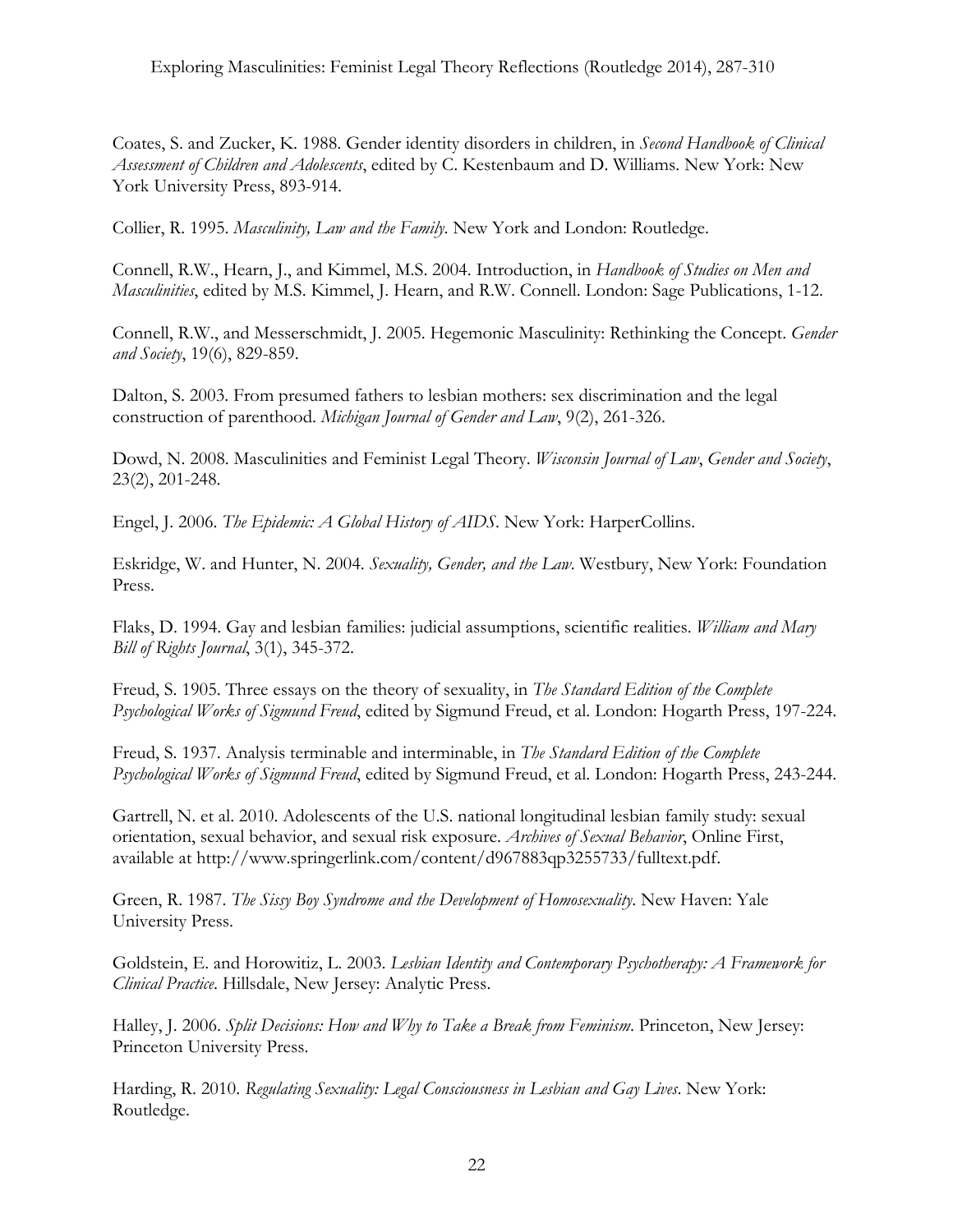Hearn, J. 2004. From Hegemonic Masculinity to the Hegemony of Men. *Feminist Theory*, 5(1), 49-72.

Hollandsworth, M. 1995. Gay men creating families through surro-gay arrangements: a paradigm for reproductive freedom. *American University Journal of Gender, Social Policy, and the Law*, 3(2), 183-246.

Hunter, N. and Polikoff, N. 1976. Custody rights of lesbian mothers: legal theory and litigation strategy. *Buffalo Law Review*, 25(3), 691-733.

Kaplan, A. and Sedney, M. 1980. *Psychology and Sex Roles*. Boston: Little, Brown.

Kimmel, M.S. 1997. *Masculinity as Homophobia, in Toward a New Psychology of Gender: A Reader*, edited by M.M. Gergen and S. Davis. New York: Rutledge Press.

Koppelman, A. 1994. Why discrimination against lesbians and gay men is sex discrimination. *New York University Law Review,* 69(2), 197-287.

Kreisberg, L. 2006. *Mothers in Poverty: A Study of Fatherless Families*. Chicago: Aldine Publishing Company.

Lamb, M. 2000. The history of research on father involvement: an overview in *Fatherhood: Research, Interventions, and Policies*, edited by H. Peters, R. Day, et. al. New York: Hawthorne Press, 26-27.

LaRossa, R. 1997. The modernization of fatherhood: a social and political history. *The American Journal of Sociology*, 103(4), 1158-1160.

Law, S. 1988. Homosexuality and the social meaning of gender. *Wisconsin Law Review*, 1988(2), 187- 235.

MacKinnon, C.A. 1983. Feminism, Marxism, method, and the State: toward a feminist jurisprudence. *Signs*, 8(4), 635-658.

Patterson, C. 1992. Children of lesbian and gay parents. *Child Development*, 63(5), 1025-1042.

Peltz, M. 1995. Second-parent adoption: overcoming barriers to lesbian family rights. *Michigan Journal of Gender & Law*, 3(1), 175-194.

Perrin, E. et. al. 2002. Technical report: co-parent or second-parent adoption by same-sex parents. *Pediatrics.* 109(2), 341-344.

Pleck, J. 1980. Men's power with women, other men, and society: a men's movement analysis, in *The American Man*, edited by J.H. Pleck & E.H. Pleck. United States: Prentice Hall Trade, 417-433.

Pleck, J. 1997. Parental involvement: levels, sources and consequences, in *The Role of the Father in Child Development*, edited by M. Lamb. 3rd. Edition. New York: Wiley, 66.

Polikoff, N. 1986. Lesbian mothers, lesbian families: legal obstacles, legal challenges. *New York University Review of Law & Social Change*, 14(4), 907-914.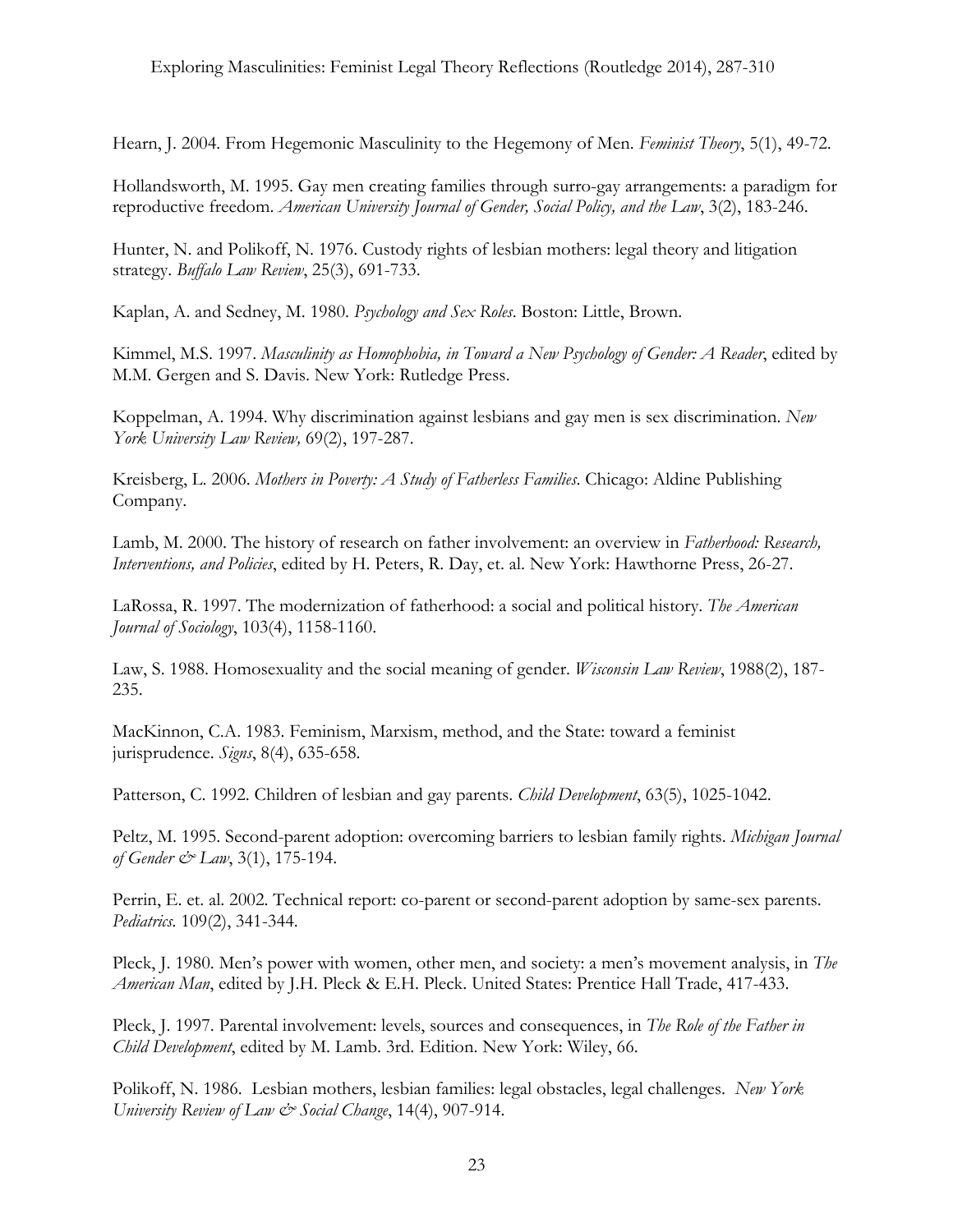Polikoff, N. 1990. This child does have two mothers: redefining parenthood to meet the needs of children in lesbian-mother and other non-traditional families. *Georgetown Law Journal*, 78(3), 459-575.

Polikoff, N. 1996. The deliberate construction of families without fathers: is it an option for lesbian and homosexual mothers? *Santa Clara Law Review*, 36(2), 375-394.

Richman, K. 2009. *Courting Change: Queer Parents, Judges, and the Transformation of American Family Law*. New York: New York University Press.

Robson, R. 1994. Third parties and the third sex: child custody and lesbian legal theory. *Connecticut Law Review*, 26(4), 1377-1414.

Robson, R. 2000. Making mothers: lesbian legal theory and the judicial construction of lesbian mothers. *Women's Rights Law Reporter*, 22(1), 15-35.

Ronner, A. 1995. *Bottoms v. Bottoms*: the lesbian mother and the judicial perpetuation of damaging stereotypes. *Yale Journal of Law & Feminism*, 7(2), 341-374.

Rosky, C.J. 2009. Like father, like son: homosexuality, parenthood, and the gender of homophobia. *Yale Journal of Law & Feminism*, 20(2): 257-356.

Rubenstein, W. 1997. *Cases and Materials on Sexual Orientation and the Law*. St. Paul, Minnesota: West Publishing.

Rush, S. 1993. Breaking with tradition: surrogacy and gay fathers, in *Kindred Matters: Rethinking the Philosophy of the Family*, edited by Diana Tietjens Meyers et al., Ithaca, New York: Cornell University Press, 102-142.

Ruskola, T. 1996. Minor disregard: the legal construction of the fantasy that gay and lesbian youth do not exist. *Yale Journal of Law and Feminism*, 8(2), 269-331.

Sedgwick, E.K. 1993. How to bring your kids up gay: the war on effeminate boys, in *Tendencies*, edited by E.K. Sedgwick. United States: Duke University Press.

Sella, C. 1991. When a mother is a legal stranger to her child: the law's challenge to the lesbian nonbiological mother. *UCLA Women's Law Journal*, 1(1), 135-164.

Socarides, C. 1978. Homosexuality, 183-84.

Shilts, R. 2007. And the Band Played On: Politics, People and the AIDS Epidemic. New York: St. Martin's Press.

Spitko, G. 2005. From queer to paternity: how primary gay fathers are changing fatherhood and gay identity. *St. Louis University Public Law Review*, 24(1), 195-220.

Stacey, J. and Biblarz, T. 2001. (How) Does the sexual orientation of parents matter? *American Sociological Review*, 66(2) 159-183.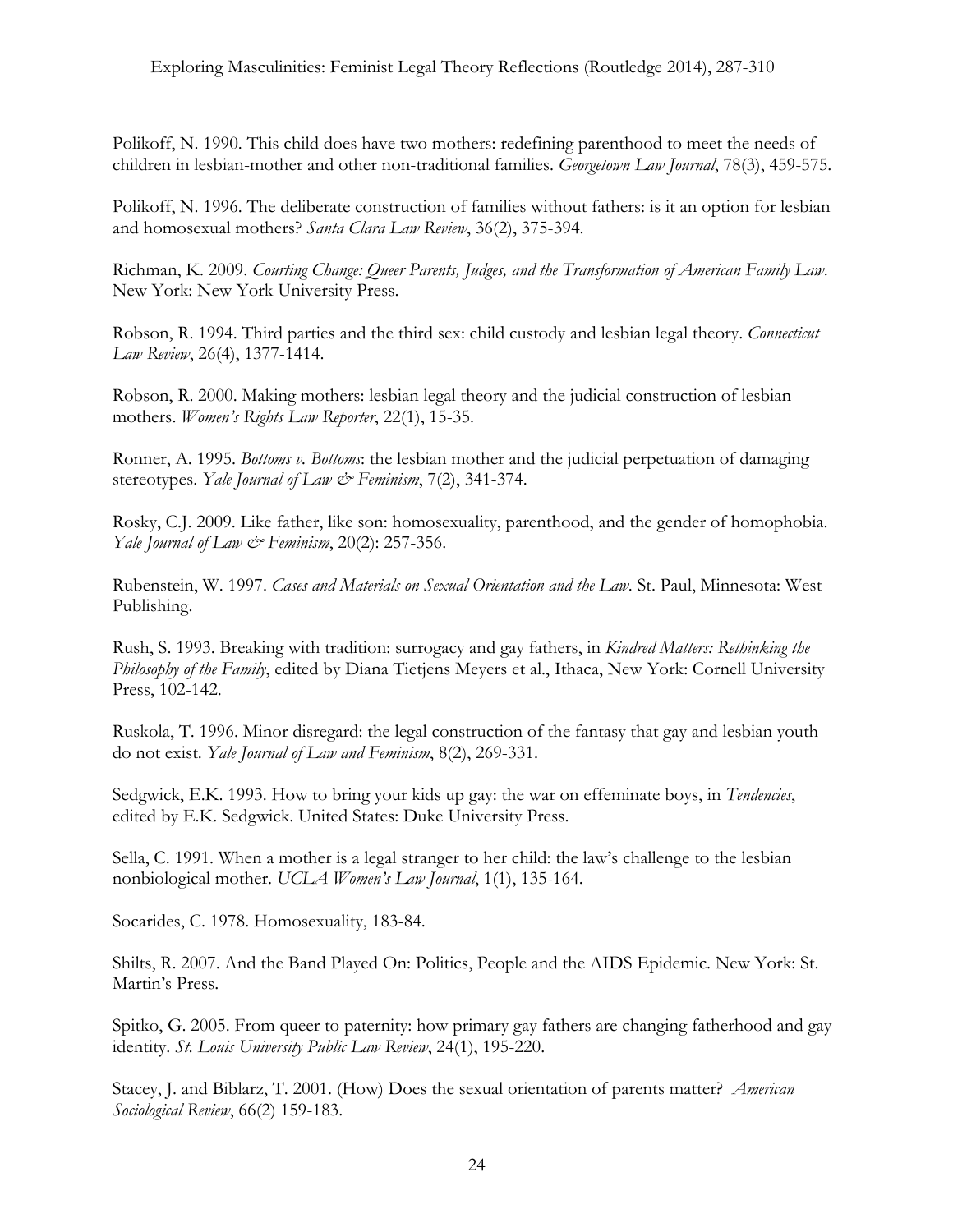## Exploring Masculinities: Feminist Legal Theory Reflections (Routledge 2014), 287-310

Stein, E. 2001. Evaluating the sex discrimination argument for lesbian and gay rights. *UCLA Law Review*, 49(2), 471-518.

Stockton, K. 2009. *The Queer Child, or Growing Sideways in the Twentieth Century*. United States: Duke University Press.

Tasker, F. and Golombok, S. 1997. *Growing Up in a Lesbian Family*. New York: Guilford.

Valdes, F. 1995. Queers, sissies, dykes, and tomboys: deconstructing the conflation of "sex," "gender," and "sexual orientation" in Euro-American law and society. *California Law Review*, 83(1), 3- 377.

Velte, K. 2001. Towards constitutional recognition of the lesbian-parented family. *New York University Review of Law & Social Change*, 26(3), 245-308.

Wald, M. 2006. Adults' sexual orientation and state determinations regarding placement of children. *Family Law Quarterly*. 40(3), 381-434.

Wardle, L.D. 1997. The Potential Impact of Homosexual Parenting on Children. *University of Illinois Law Review*, 1997, 833-518.

Wilson, R. 2004. Northwestern University concludes investigation of sex researcher but keeps results secret. Chron. Higher Education, Dec. 1 2004.

Yoshino, K. 2002. Covering. *Yale Law Journal*, 111(4), 769-939.

Zucker, K. and Spitzer, R. 2005. Was the gender identity disorder of childhood diagnosis introduced into DSM-III as a backdoor maneuver to replace homosexuality? A historical note. *Sex and Marital Therapy*, 31(1), 31-42.

Cases Cited

Baehr v. Lewin, 852 P.2d 44 (Hawaii 1993) Bennett v. O'Rourke, 1985 WL 3464 (Tenn. Ct. App. Nov. 5, 1981) Black v. Black, 1988 WL 22823 (Tenn. Ct. App. Mar. 10, 1988) Dailey v. Dailey, 635 S.W.2d 391 (Tenn. Ct. App. 1981) Evans v. Evans, 8 Cal. Rptr. 412 (Ct. App. 1960) Glover v. Glover, 586 N.E.2d 159 (Ohio Ct. App. 1990) Goodridge v. Department of Public Health, 798 N.E.2d. 941 (Mass. 2003) Gottleib v. Gottleib, 108 A.D.2d 120 (N.Y. Sup. Ct. 1985) Hertzler v. Hertzler, 908 P.2d 946 (Wy. 1996) Holmes v. Holmes, 255 S.W.3d 482 (Ark. Ct. App. 2007) In re Breish, 434 A.2d 815 (Pa. Super. Ct. 1981) In re Marriage Cases, 183 P.3d 384 (Cal. 2008) J.L.P v. D.J.P., 643 S.W.2d 865 (Mo. Ct. App. 1982) J.P. v. P.W., 772 S.W.2d 786 (Mo. Ct. App. 1989) Kerrigan v. Commissioner of Public Health, 957 A.2d 407 (Conn. 2008)